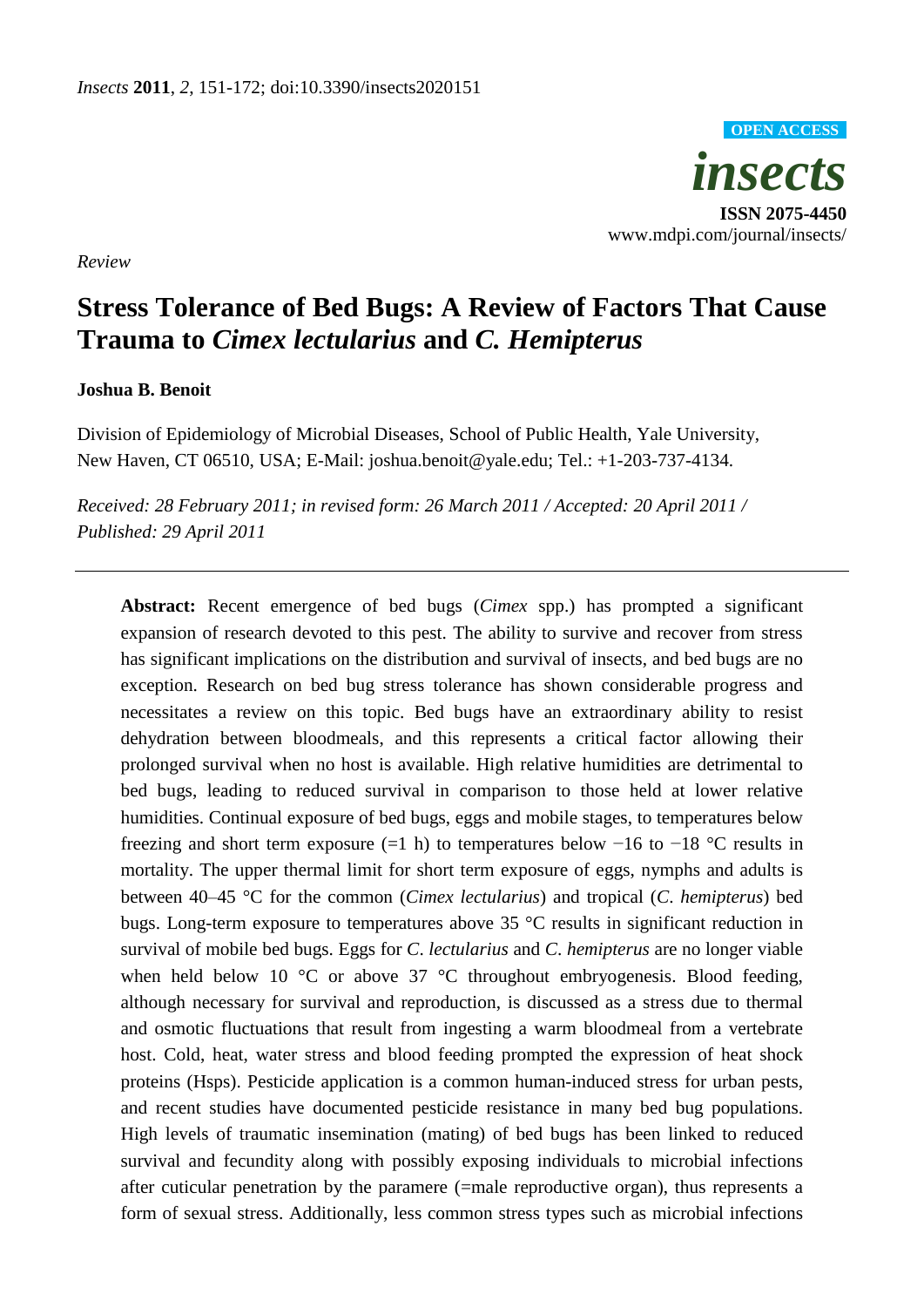**Keywords:** stress tolerance; traumatic insemination; bed bug; *Cimex*; cold; heat; dehydration

#### **1. Introduction**

Bed bugs have experienced a worldwide emergence in the last decade, particularly in regions that were once rid of this pest [1,2]. Humans have been plagued by bed bugs since at least 1350 BC as evidenced by their recovery from Egyptian archeological sites [3,4]. Bed bugs are Old World pests that were introduced to the Americas by early immigrants and were endemic before World War II [2]. Wide spread application of dichloro-dephenyl-trichloroenane (DTT) and other residual pesticides resulted in the near eradication of bed bugs throughout North America [2,5]. Over the past decade, bed bug populations have increased worldwide and are now present in nearly all major cities [6–10]. The exact cause of this emergence is not known, but is likely due to a combination of increased travel, frequent exchange of used, potentially bed bug-infested furniture, increased usage of species-specific bait traps over residual pesticide spraying and the increased pesticide resistance in bed bug populations [11–17].

Previous studies have failed to conclusively prove that bed bugs can act as a disease vector [2,18–20]. The negative consequences of bed bugs are more due to reduction in quality of life from a combination of health and economic impacts. Individuals that are allergic can experience severe irritation along with erythematous or papular urticaria-like dermatitis, and these can lead to secondary infections [21–26]. Along with the direct effects of bed bug bites, infestations can cause anxiety and insomnia [20,26,27]. Bed bug infestations have been documented in different socio-economic classes, but large infestations are more prevalent in low income housing. This is likely due to the lack of resources, *i.e.* insufficient funds for pest control, to respond to infestations. The substantial monetary resources necessary to eliminate bed bug infestations suggest that economic consequences may be more critical than health-related issues [21–27].

Studies on biochemistry, physiology and molecular biology have been minimal or lacking since 1960, which is likely due to the eradication of bed bugs from most developed countries [1,28]. The recent bed bug emergence has prompted research in all areas of bed bug biology. In particular, there have been multiple studies on the molecular physiology of the common bed bug, *Cimex lectularius,* including the regulation of heat shock proteins [29], genetic basis of pesticide resistance [16,28,30] and the bed bug sialome [31]. Additionally, recent studies have begun to examine many physiological aspects of the common and tropical (*C. hemipterus*) bed bugs including more indepth understanding of positive and negative effects of traumatic insemination [32–38], effects of blood feeding as a stress and comparative aspects of environmental stress tolerance [29,39,40].

There have been many studies that focused on aspects of bed bug stress tolerance, particularly abiotic stresses such as cold, heat and dehydration, but no reviews have provided a complete synopsis of the response of bed bugs to stress. This article presents a review of research on bed bug stress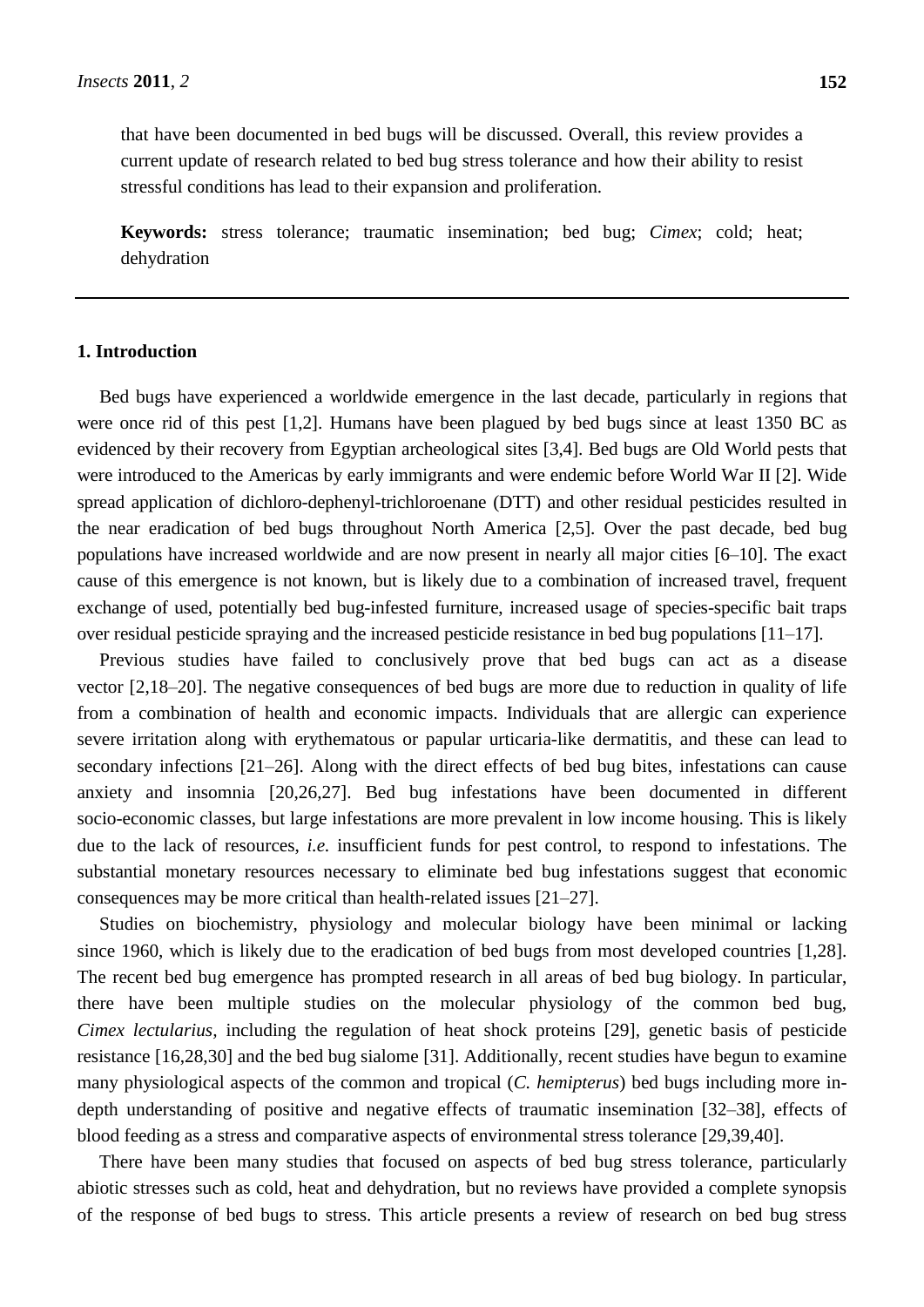tolerance emphasizing recent advances that focus on the common bed bug, *C*. *lectularius*, and the tropical bed bug, *C*. *hemipterus*. First, a section on the basic biology of bed bugs is provided, including their development and reproduction, host seeking and blood feeding, bed bug chemical ecology and population aggregation and dispersal. More detailed information on general bed bug biology is provided by Reinhardt and Siva-Jothy [1] and Usinger [2]. Second, background on general insect stress tolerance is discussed, specifically behavioral, biochemical and physiological mechanisms that allow individuals to avoid, tolerate and recover from exposure to adverse conditions. Lastly, there is a synopsis of current research on bed bugs during exposure to environmental stress, blood feeding, traumatic insemination, pesticide application and other less common stresses.

#### **2. Bed Bug Biology**

#### *2.1. Development and Reproduction*

The development of bed bugs is similar to that of other hemimetabolous insects, specifically other hemipterans [2]. Briefly, bed bugs progress through five nymphal instars before emerging as adult males and females [2]. Usually each stage requires a bloodmeal to progress to the next instar, and development is dependent on temperature and host availability [2,41]. Under warm, favorable conditions (25–32 °C, 40–75% RH) bed bugs can complete development in a little over one month and under cool conditions (below 20 °C) development can take one-two years  $[2,29,41-43]$ . As with development, longevity is dependent on temperature and access to blood, where fifth instar nymphs and adults can persist up to two years under the proper conditions with no access to blood [2,29,41–43].

The reproductive physiology of bed bugs has been well studied [1,2,33,38]. First, bed bugs need to locate the opposite sex. Likely, individuals are drawn to bed bug harborages by the presence of aggregation pheromones [44]. Once aggregated, males seem to be attracted and copulate with any object the size of bed bugs [2,33,41,45]. After mounting the dorsal side of the female, the male probes the female with his intermittent organ  $(=$  paramere) until locating the penetration site (female ectospermalage) on the ventral side of the abdomen to deposit sperm [46]. This process of mating is known as traumatic insemination, and represents a period of stress due to sexual conflict [33]. The role of traumatic insemination as a stress is discussed later in this review. Females become sterile after 35–50 d of isolation, indicating that multiple matings are necessary throughout the lifetime of the female [2,32,46–48]. Egg laying will occur until senescence (30–250 d depending on species, 200–250 d for *C*. *lectularius*; [2,32,38]) as long as females can periodically mate and blood feed. Egg production, rate and total eggs laid, is dependent on temperature and access to blood [2,41]. Johnson [41] provides an excellent review of the interplay between temperature, blood feeding and egg production for *C*. *lectularius*.

#### *2.2. Host Location and Blood Feeding*

All cimicids are obligate hematophages, obtaining nutrients from only the blood of their host. Thus, all stages and both sexes require vertebrate blood to survive, develop and reproduce [2]. The evolution of blood feeding in cimicids likely occurred only once, but how it exactly evolved has not been determined [49]. Feeding usually occurs weekly, if a host is available, and the bloodmeal represents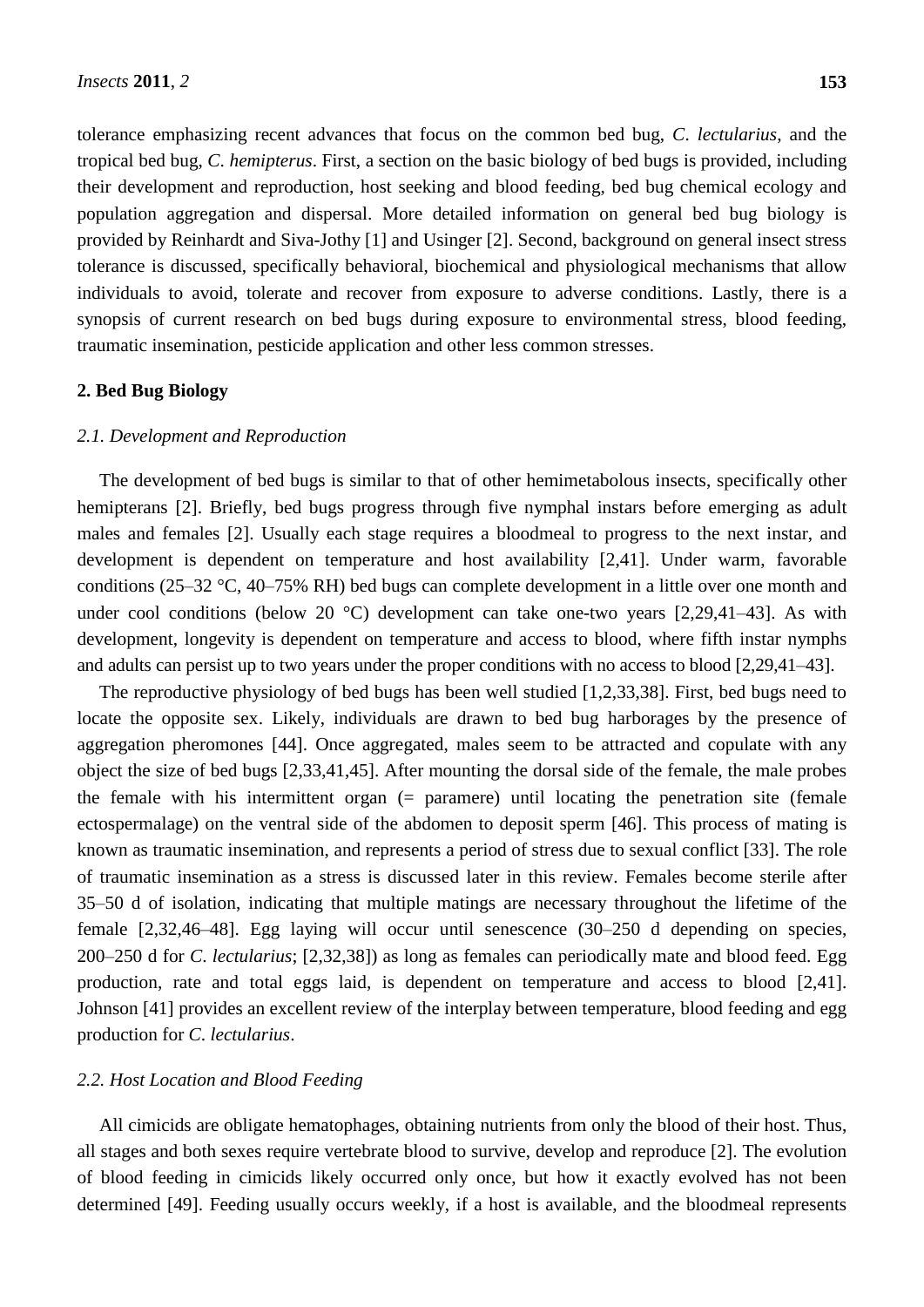a 1.5–6.1x increase in unfed body mass [2]. Cimcids usually have a narrow range of hosts that share some particular ecological features such as predictable distribution, both temporal and spatial, assembly in enclosed spaces (cave, buildings, *etc.*) and warm body temperature [1]. Likely, cimcids initially parasitized bats or birds, and then made the transition to bats, birds and humans due to coexistence [2]. Currently, there have been three species of cimicids that have made the switch to using humans as the primary host, *C*. *lectularius*, *C*. *hemipterus*, and *Leptocimex boueti* [2]. The trigger for changing to a new host is likely starvation from the absence of the primary host. If fitness while feeding on a new host is comparable or better to that when utilizing an old host, selection will allow the individuals to remain utilizing the new host. The major factor that determines if transfer will occur is if the stylet morphology (specifically the food canal), feeding ability and digestive system developed for the previous host is compatible with the new host. As an example, the diameter of the *C*. *lectularius* food canal is 8–12 µm [50], which can accommodate feeding on chicken erythrocytes (~11.2 µm in diameter) and human erythrocytes (6–8 µm in diameter). In *C*. *hemipterus*, flexibility of the joint and hinge system of the mouthparts allows *C*. *hemipterus* to control food canal size for access to different hosts and similar mechanisms likely act for *C*. *lectularius* [2]. The flexibility of the stylet and differences in erythrocyte sizes may be responsible for the drastic differences in the feeding time and egg production when bed bugs utilize different hosts [2].

As mentioned before, blood is the only source of nutrients for bed bugs. Although rich in protein and other resources, blood is devoid of key nutrients, such as B vitamins [49]. This is remedied by the harboring symbiotic bacteria within the mycetome (a paired organ located adjacent to the gonad [2,51]). Recent studies on *C*. *lectularius* have identified that *Wolbachia* and γ-proteobacteria are the bacteria present in the mycetome [52]. Elimination of *Wolbachia* from the mycetome by antibiotic treatment resulted in reduced fecundity that can be rescued by vitamin supplements [52]. The similarity between *Wolbachia* in *C*. *lectularius* and other cimicids suggests the function of this bacterium is likely conserved among Cimicidae [53,54]. Additionally, there are at least two other symbionts that are present within *C*. *lectularius* [51,55–57], but the exact role of these bacteria on bed bug physiology is unknown. Heat exposure reduced fecundity of *C*. *lectularius* by 90%, likely due to changes in microbes within the mycetome [55]. Reduction in the mycetomes may be involved in bed bug senescence since this organ is not present or greatly reduced when females cease laying eggs [41,56].

Host location is extremely important to the survival of bed bugs since egg production depends the acquisition of a bloodmeal and first instar nymphs need to feed within a few days after emergence since starvation and dehydration occur quickly [2,29,39,41–43]. Locating of a host occurs in a three phases: (1) searching, (2) orientation to host, and (3) contact with host [49]. First, Romero *et al.* [58] have studied the spontaneous locomotor activity of bed bugs. In this study, activity normally increased during the scotophase with starved adults moving more frequently than recently fed individuals [58]. As starvation proceeds, bed bugs transition to a host cue dependent search strategy to conserve nutrients [58]. Host cues that have been identified that operate at a longer distance (~1.5 m) include temperature,  $CO<sub>2</sub>$  and other host kairomones [45,59–62]. Once the host has been located, temperature of and kairomones on the skin elicit probing with the proboscis [2,59–61,63]. After engorgement, bed bugs become repelled or are no longer attracted to host cues [59,60].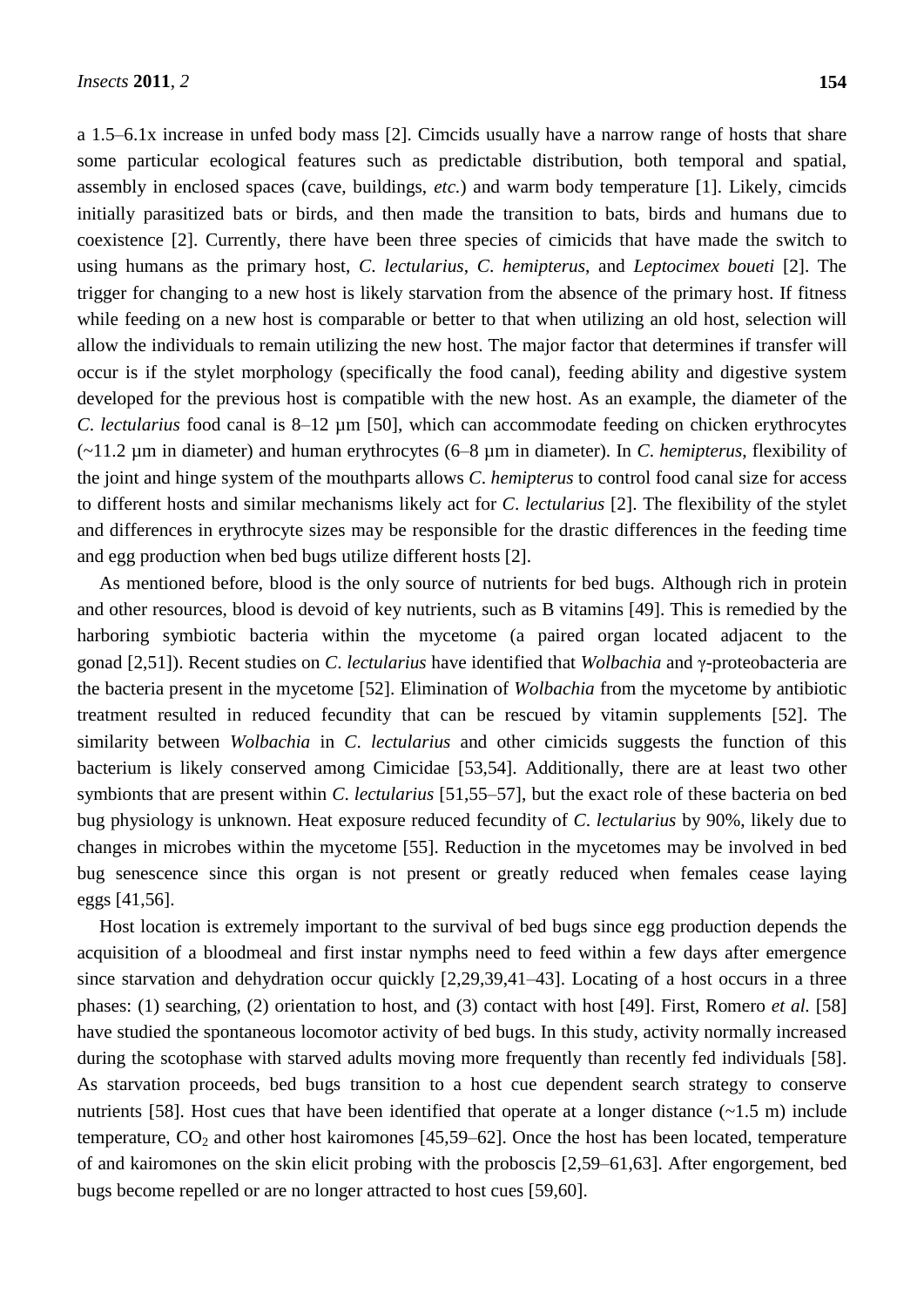#### *2.3. Bed Bug Pheromones*

Multiple pheromones have been identified from bed bugs, including different types of alarm pheromones and the airborne aggregation pheromone [44,61,64–70]. The alarm pheromone of bed bugs consist of (E)-2-hexenal, (E)-2-octenal, 4-oxo-(E)-2-hexenal and 4-oxo-(E)-2-octenal [65,68,70]. (E)-2-hexenal and (E)-2-octenal were the first to be isolated and prompt the typical alarm response [40,70]. 4-oxo-(E)-2-hexenal and 4-oxo-(E)-2-octenal have only recently been recovered from dorsal abdominal glands of 5th instar nymphs and act as alarm pheromones [68,70]. The activity of the aggregation pheromone was identified by Levinson and Bar Ilan [64], but only recently was the chemical composition identified by Siljander *et al.* [44]. Antennal sensing of pheromone and other chemical cues has been thoroughly characterized in *C. lectularius* [69]. A recent summary by Weeks *et al.* [61] provides a comprehensive review of bed bug chemical ecology.

#### *2.4. Population Dispersal, Localization and Aggregation*

Bed bugs usually reside within protective harborages near their host [2]. These sites are maintained by the presence of chemical cues, likely aggregation pheromones [1,2,44,71]. Infestation rates of different regions vary greatly, and for humans, localities with high turnover rates and brief occupancy are more prone to bed bug outbreaks [1,2,5,72,73]. Thus, people that are highly mobile such as backpackers, immigrants, and homeless people, are frequently associated with passive transport of bed bug in their clothing, luggage and furniture [2,5,6,74,75]. In relation to agriculture, bed bugs have been commonly associated with poultry breeding facilities [76]. Active dispersal is accomplished by individual bed bugs walking between rooms, usually after extended periods without a host available at close range, following the release of alarm pheromones after colony disturbance that prompt harborage evacuation or after exposure to certain pesticides [2,41,77]. Overall, long distance mobilization of bed bugs between buildings, cities and countries is likely accomplished by passive transport and active movement of bed bugs is responsible for movement within or between adjacent buildings.

#### **3. Insect Stress Tolerance**

Insect stress tolerance has been the subject of many reviews including heat [78,79], cold [80–83], water stress [84–87], changes in the expression of stress proteins [88,89], microbial infections [90–94] and diapause [95,96], thus there is a great deal of literature on this topic. These previous general reviews could provide background for research directed towards bed bug stress tolerance. Overall, any factor that results in potentially negative consequences to an insect can be classified as stress. This includes both abiotic factors such as temperature and water stresses and biotic factors such as fungal and bacterial infections. Briefly, stress is signaled by an indicator, such as membrane damage, misfolded proteins or DNA damage, which begins the stress response. Cellular damage that is too severe for recovery will usually result in necrosis (uncontrolled cell death) or apoptosis (controlled cell death). Following cellular survival, the stress signal progresses by stress-activated protein kinase pathways (SAPK). Detailed reviews of these pathways in relation to insect stress tolerance have been previously organized by Stronach and Perrimon [97] and Hatanaka et al [94]. SAPK pathways are typical mitogen activated protein kinase (MAPK) pathways, and Jun Kinase (JNK) and p38 pathways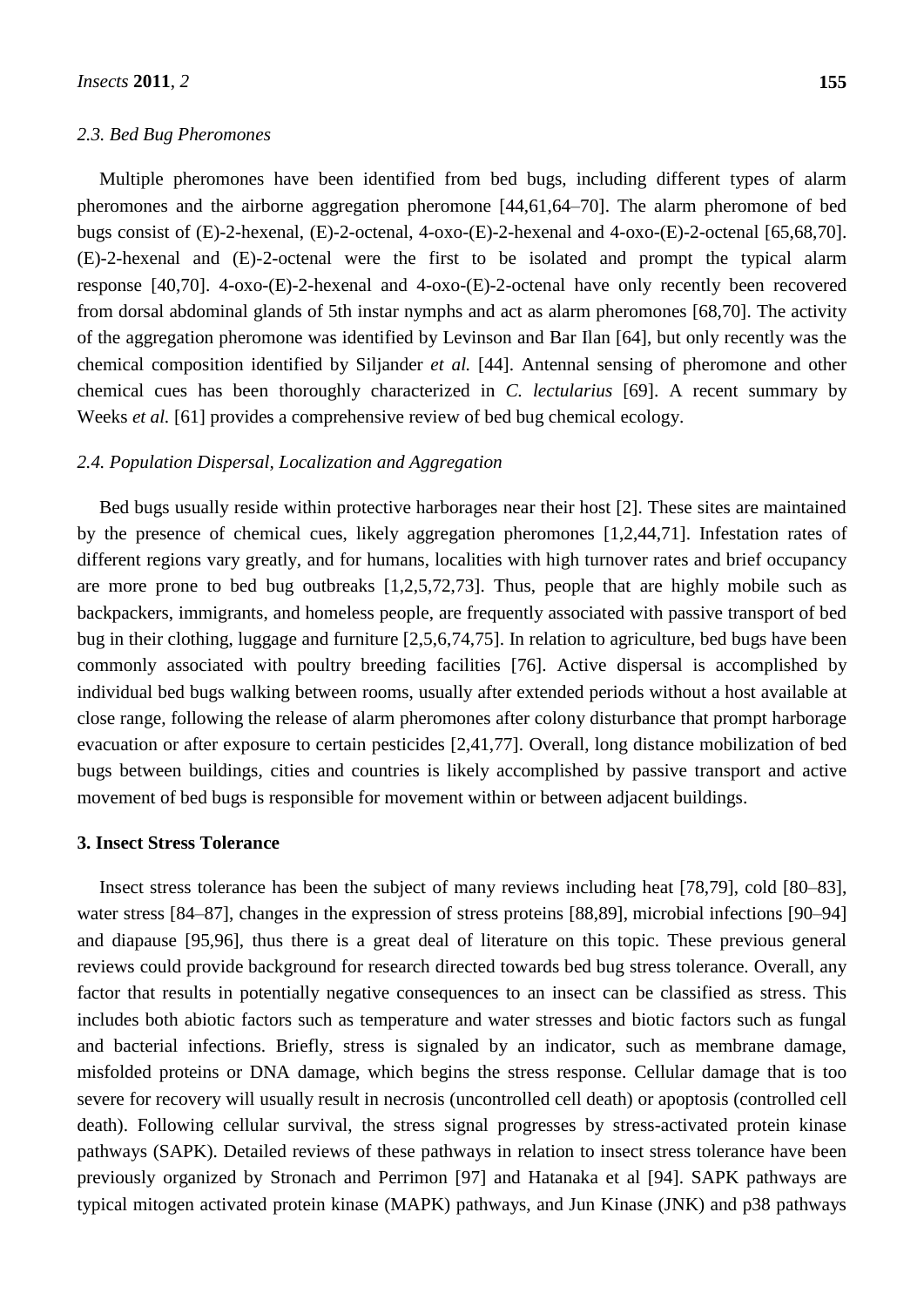are the two most common [94,97–100]. These two pathways have been linked to multiple types of stress in many insects [101–107], and are likely associated with stress signaling in bed bugs.

Many proteins have been associated with insect stress either by their upregulation or through gene knockdown experiments [89,108–110]. The most studied class of proteins involved during insect stress is heat shock proteins (HSPs), which are predominantly classified as chaperones [88,89]. These stress proteins have been examined in bed bugs in relation to environmental stress [29] and blood feeding [111] and are discussed later in sections on environmental stress tolerance and blood feeding. Antioxidants have been documented in response to many types of insect stress to prevent oxidative stress [89]. Ice active proteins (IAPs) have been shown to be critical for cold and freezing tolerance [112]. Along with heavily-studied stress proteins, many others have been documented to be critical to stress tolerance, but their primary role is not during the stress response [89]. As an example, expression of aquaporins, a water channel protein, is critical to during cold exposure, dehydration tolerance and removal of excess fluid during feeding [113–115]. Cytoskeletal proteins have been noted to be important during cold exposure, dehydration stress and blood feeding [87,89,116]. Lastly, there have been many proteome and transcriptome studies focused on the response of insects to stress, particularly cold, heat and dehydration [89,108–110]. These have led to the identification of many genes that are potentially critical for tolerating and responding to stress.

Changes in particular metabolites have been observed during stress exposure [89]. It is important to note that insects can tolerate large concentration ranges of sugars and other biochemical molecules in their hemolymph [117–119]. The ability of insects and other invertebrates to use increases in these metabolites to reduce damage from stress is unique, as other organisms, particularly mammals and other vertebrates, cannot tolerate high concentrations of particular metabolites, such as sugar. Currently, two molecules, trehalose and glycerol, have been studied in multiple insect systems [117,120–123]. Trehalose increases have been documented during cold and dehydration exposure [118,121–123] and likely act as a buffer to prevent unwanted biochemical interactions [117,123–126]. Glycerol has been documented as a cryoprotectant and desiccation buffer [117]. Many other metabolites have been identified to increase during stress exposure [121,122], and additional studies will be needed to determine the exact role of each during stress.

Studies have recently highlighted significant metabolic changes after stress. Usually, there is reduction in metabolic proteins during or immediately following the stress and a subsequent increase in these proteins during the recovery period [83,108–110,127–129]. For thermal resistance, studies indicate that metabolic genes and proteins are expressed at lower levels immediately after stress and increase during recovery [107–110,127,130–132]. Decreases in metabolism have been documented during dehydration, particularly as a method to suppress water loss through respiration and reduce oxidative stress [87,129,133–136]. Overall, metabolism suppression during stress prevents damage from the generation of excess reactive oxygen species (ROS) associated with metabolism during a period when individuals are responding to damage caused from stress exposure.

Rather than only responding to stress, insects can prevent stress by avoidance, thus reducing the energetic demands of repairing stress-induced damage. Long-distance migration into favorable regions occurs in few insects, such as Monarch butterflies. Another possibility at avoidance is to enter a period of dormancy [95,96] and retreat into protective harborages [79,95,133]. Within these refuges, environmental changes are buffered to reduce temperature fluctuations and the localized relative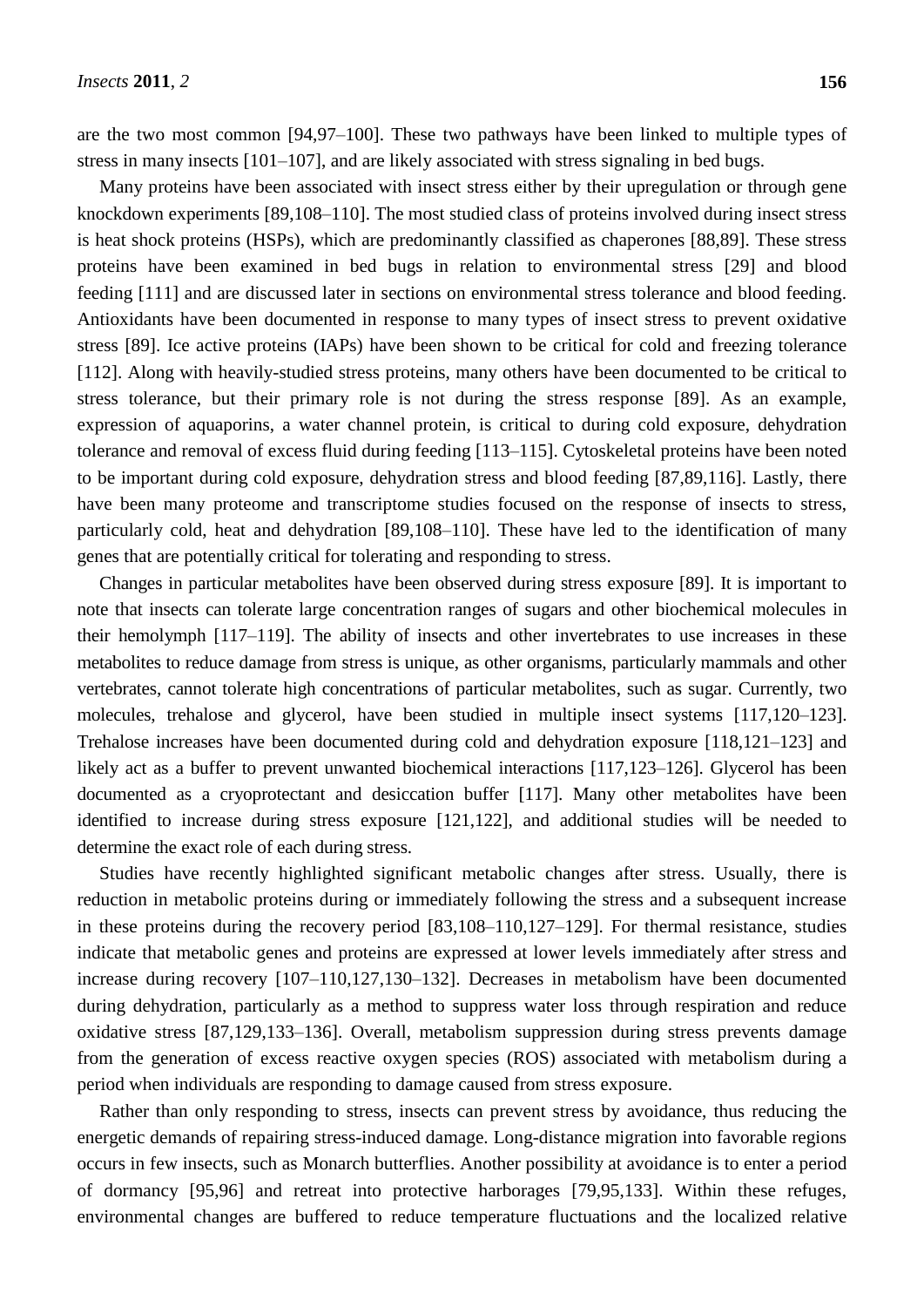humidity is much higher [133]. Clustering is utilized to prevent water loss within harborages, and this has been noted in bed bugs [39]. As the group size increase, water loss rates drop in the individual leading to enhanced water conservation [39,117,137]. Thus, behavioral changes represent a mechanism by which insects can prevent stress.

Recently, multiple bouts of stress exposure have been identified to be rife with negative consequence [138,139]. For many years, studies focused on one bout of stress, rather than multiple exposures [138–141]. Numerous studies have shown that multiple freeze/thawing or dehydration/rehydration bouts have negative impacts that compound with each cycle [138–141]. During each exposure, individuals need to utilize a finite amount of nutrients, leading to the inability to respond as the number of bouts increase. These results suggest that multiple bouts of stress need to be assessed when examining insect stress tolerance.

#### **4. Bed Bug Stress Tolerance**

Currently, studies on bed bug stress tolerance have been lacking with the exception of early projects before 1960 when bed bugs were more prevalent [1,2]. Only recently studies have begun to identify aspects that cause stress along with mechanisms that promote tolerance and potential response factors to stress in bed bugs.

#### *4.1. Environmental Stress Tolerance*

Studies on water balance of bed bugs have revealed that common and tropical bed bugs are extremely resistant to dehydration [29,39,42] (Table 1). The water loss rates for all stages of *C*. *lectularius* were extremely slow [39] and comparable to other insects that are extremely resistant to dehydration [85–87]. First instar larvae are the developmental stage that is least resistant to dehydration and die quickly under dry conditions with no bloodmeal [29,39,42]. Fifth instar nymphs and adults are the most resistant to dehydration, which is likely only due to surface to volume ratios which decrease as bed bugs advance instars [29,39,42]. Along with differences in dehydration resistance between stages, high temperature increases water loss substantially, leading to a significant reduction in the length of survival under dehydrating conditions [29,39,42]. Exposure to alarm pheromones was shown to reduce the ability of bed bugs to maintain water balance [40]. Bed bugs are vulnerable to overhydration with reduced survival following prolonged exposure to conditions near saturation (100% RH) [29,39,42,142]. Immersion of mobile stages of *C*. *lectularius* in liquid water for 24h results in significant mortality, but this treatment had no discernable consequence on eggs [143]. Dehydration has been documented to increase transcript levels for heat shock protein 70 (Hsp70) and Hsp90 after 5d under 0% RH and during rehydration at 100% RH [29].

The upper thermal limits for tropical and common bed bugs have been determined (Table 1). Generally, *C*. *hemipterus* is slightly more resistant to heat than *C*. *lectularius* [29,39,42]. This is not surprising since tropical species are usually more tolerant to higher temperatures than related temperate species. For eggs, incubation length decreases with increasing temperature [2,41,42]. The incubation period of *C. hemipterus* eggs decreases until up to  $35-37$  °C, but over  $37$  °C hatchability is reduced until no eggs are viable at 37 °C [42]. No *C*. *lectularius* eggs are viable if held above 37  $\mathbb{C}$  [2,14]. At the lower limit, bed bug eggs are no longer viable if individuals are held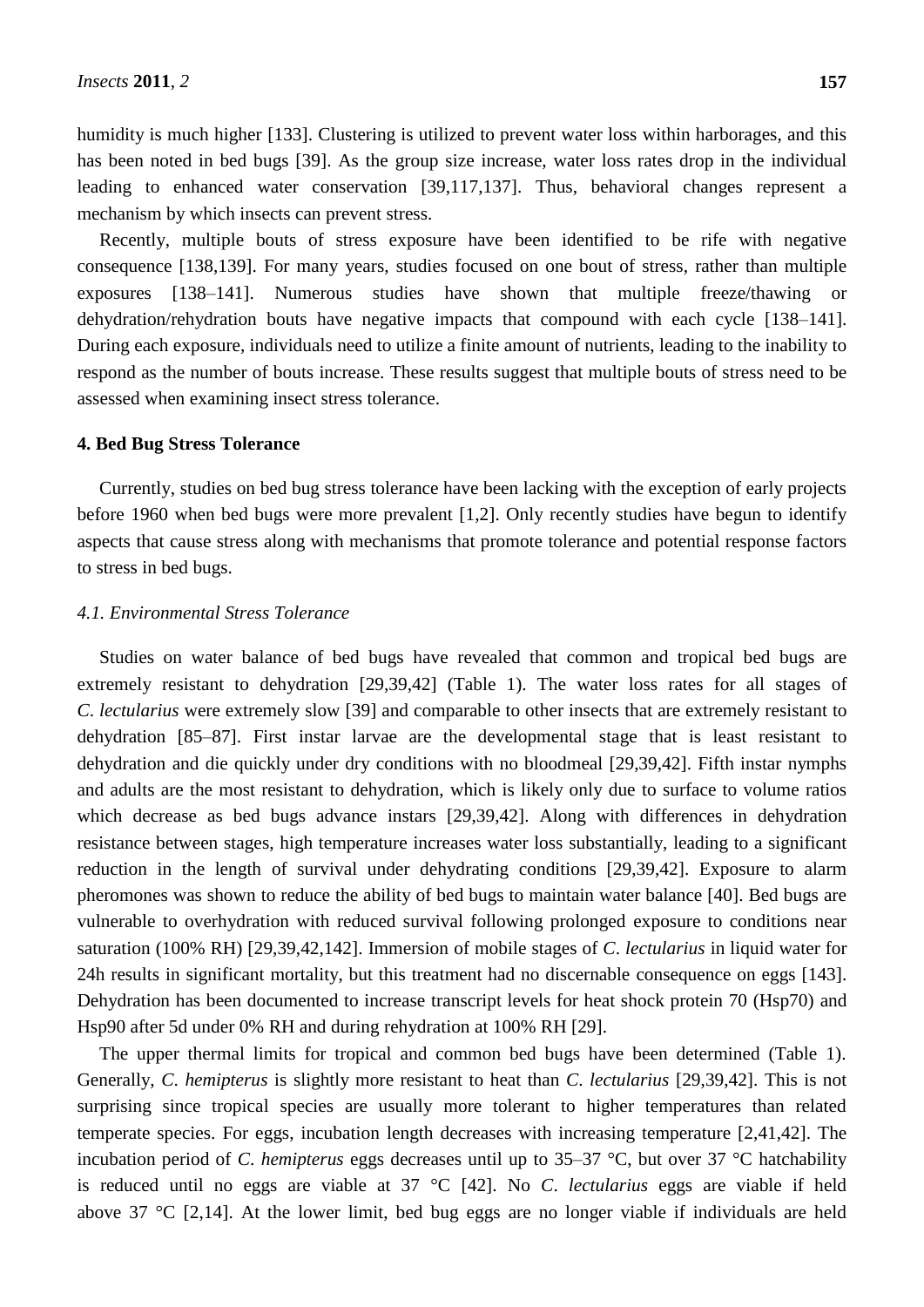below 10 °C throughout embryogenesis, and short term exposure to temperatures near −15 °C will reduce egg viability [2,42,143].

**Table 1.** Cold, heat and dehydration tolerance of the common bed bug, *Cimex lectularius*, and the tropical bed bug, *C. hemipterus*. DT, dehydration tolerance; WLR, water loss rate at 0% relative humidity (RH), 25 °C. Survival for bed bugs at 0 and 75% RH were at 25 °C. The short-term upper and lower lethal limits represent significantly reduced survival after 1–2 h. The long-term upper and lower lethal limits are indicative of reduced survival when individuals are continually held at these temperatures. Results for *C. hemipterus* were from Omori [142], Usinger [2] and How and Lee [42,43] and *C*. *lectularius* were from Johnson [41], Mellanby [143], Usinger [2], Benoit *et al.* [29,39,40] and Naylor and Boase [143].

|                | <b>Water Balance Characteristics</b> |                   |                             |                           | <b>Thermal Tolerance</b>  |                     |                 |                 |
|----------------|--------------------------------------|-------------------|-----------------------------|---------------------------|---------------------------|---------------------|-----------------|-----------------|
|                |                                      |                   | Survival (d)<br>at $0\%$ RH | Survival (d)<br>at 75% RH | Heat                      |                     | Cold            |                 |
| C. hemipterus  | DT(%)                                | WLR $(%h)$        |                             |                           | <b>Short-Term</b>         | Long-               | <b>Short-</b>   | Long-           |
|                |                                      |                   |                             |                           |                           | <b>Term</b>         | Term            | <b>Term</b>     |
| Egg            | ND                                   | ND                | <b>ND</b>                   | $5.8 \pm 0.2$             | <b>ND</b>                 | 37-39 $\mathbb{C}$  | ND              | $< 0 \text{ C}$ |
| $1st$ instar   | 35-40%                               | ND                | <b>ND</b>                   | $26.1 \pm 0.8$            | 42–44 $\mathcal{C}$       | 30–35 $\mathbb{C}$  | ND              | $< 0 \text{ C}$ |
| Male           | 35-40%                               | ND                | <b>ND</b>                   | $32.0 \pm 2.9^*$          | 40–45 °C                  | 30–35 $\mathcal{C}$ | ND              | $< 0 \text{ C}$ |
| Female         | 35-40%                               | ND                | <b>ND</b>                   | $62.4 \pm 3.8^*$          | 40–45 °C                  | 30–35 $\mathbb{C}$  | ND              | $< 0 \text{ C}$ |
| C. lectularius |                                      |                   |                             |                           |                           |                     |                 |                 |
| Egg            | $24.6 \pm 3.4$                       | $0.037 \pm 0.001$ | $5.4 \pm 2.3$               | $5.1 \pm 4.5$             | $>40$ C/60 C <sup>1</sup> | 37-39 $\mathbb{C}$  | $-17^{\circ}$ C | $< 0$ °C        |
| $1st$ instar   | $37.4 \pm 4.6$                       | $0.402 \pm 0.011$ | $3.9 \pm 0.9$               | $11.2 \pm 2.1$            | 40–46 $\mathcal{C}$       | $28 - 33$ °C        | ND              | $< 0 \text{ C}$ |
| Male           | $32.9 \pm 0.9$                       | $0.101 \pm 0.007$ | $13.6 \pm 0.8$              | $37.8 \pm 5.6^*$          | 40–46 $\mathcal{C}$       | $28 - 33$ °C        | ND              | $< 0 \text{ C}$ |
| Female         | $34.9 \pm 1.5$                       | $0.402 + 0.013$   | $16.0 \pm 1.5$              | $72.3 \pm 3.4*$           | 44–46 °C                  | $28 - 33$ °C        | $-14$ to        | $< 0 \text{ C}$ |
|                |                                      |                   |                             |                           |                           |                     | $-16$ °C        |                 |

Note: \* unmated. ND, not determined. <sup>1</sup> > 40 °C exposure was conducted for 30 min in a dryer and 60 °C was in a laundry wash cycle, which were effective against all bed bug stages [142].

Mobile stages of bed bugs have a relatively high heat tolerance (Table 1). For the common and tropical bed bug, short term heat tolerance  $(-1)$  h exposure) can reach 46 to 48 °C, but continual exposure around 40  $\degree$ C results in significant reduction of longevity and survival [2,29,42]. In comparison to the heat exposure research, cold temperature exposure has not been as thoroughly studied [2,29]. Bed bugs are not tolerant of freezing and adult females have a super cooling point (SCP, the temperature that insect freezing occurs) at  $-20$  °C to  $-21$  °C [29]. Adult females of *C. lectularius* can tolerate −14 °C to −16 °C for short periods with increased cold tolerance after rapid cold hardening, a short term pre-exposure to warmer than lethal temperatures that promotes survival when individuals are moved potentially lethal temperatures [29]. For all stages of *C*. *hemipterus* and *C*. *lectularius*, prolonged exposure to temperatures below freezing has been shown to be lethal [2], but in depth studies will be needed to assess cold tolerance for each developmental stage. Temperatures below 10  $\degree$ C prevent molting to the next developmental stage [2,42]. Expression of Hsps increased in response to cold and heat in *C*. *lectularius* [29], indicating a role for these proteins in bed bug temperature tolerance.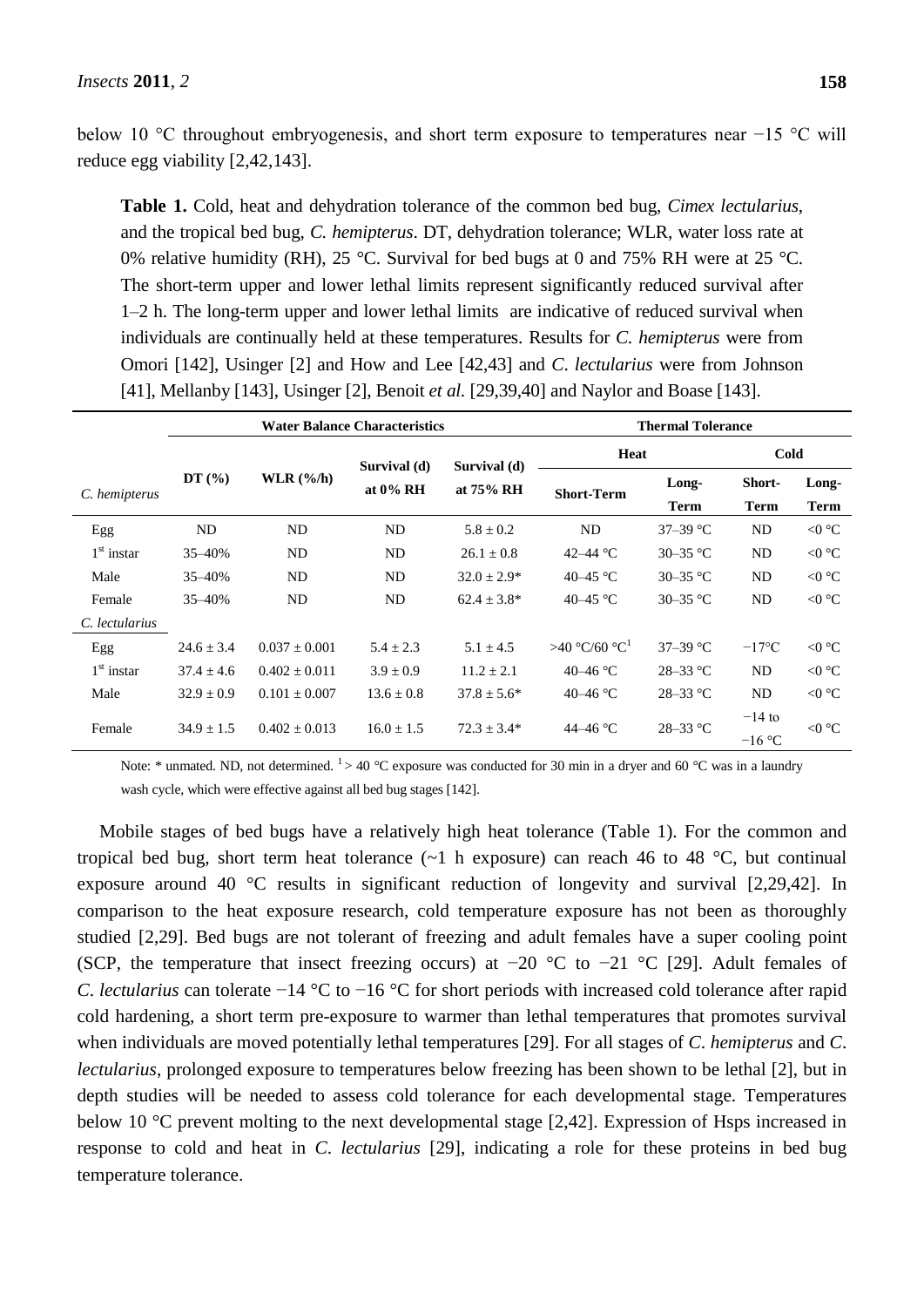The utilization of cold and heat exposure has been touted to be a potential method for the control of bed bugs [143,146]. Based on heat tolerance studies, short term exposure  $(-1)$  h) to temperatures above 46  $\degree$ C or extended time at slightly lower temperature will be useful for eradication of bed bug populations [29,42]. Laundering of bed bug infested materials in warm water or extended periods in a dryer can kill bed bugs [143]. To utilize cold for control, bed bugs may need to be exposed to temperatures slightly below freezing for much longer periods (3–5 d) to ensure bed bug death. Thus, time and temperature of exposure need to be carefully examined before using cold and heat exposure for bed bug control, especially when bed bugs may be protected from thermal changes within their off-host harborages.

#### *4.2. Blood Feeding*

Blood feeding, although necessary for survival and reproduction, can be an extremely taxing period [49,89,111]. In particular, blood feeding insects needs to evade the host's immune response [49], tolerate significant changes in water content due to fluids in the bloodmeal [49,89], and respond to the temperature changes due to the heat of the bloodmeal [111]. Hematophagous insects have adapted to tolerate these conditions to utilize the protein- and lipid-rich blood [49]. To resist the rapid overhydration, nearly all blood feeding insects, including bed bugs, have developed efficient excretory systems to remove the excess fluid in the bloodmeal [147–150]. Temperature changes following blood feeding in insects can potentially be  $10-12$  °C, prompting the heat shock response to protect the midgut from heat stress [111]. This response has been documented in bed bugs [111]. Overall, although blood feeding is necessary for bed bug development, survival and reproduction, it is still a drastic physiological shift that likely results in multiple stress types.

#### *4.3. Traumatic Insemination*

Bed bugs are polyandrous insects (female mate with multiple males) and optimal mating interaction for the male is not same as the female [1,2,33]. This is due to bed bugs undergoing traumatic insemination and male sperm precedence [2,46]. Briefly, male reproductive organ (=paramere) is heavily sclerotized to allow the male to copulate by piercing the abdominal wall of female and transferring sperm directly into the hemocoel, even though the female genital tract is intact [1,2,33]. To tolerate insemination from the male, females have developed supplemental mesodermal genitalia (=paragenitalia [33]). There is a wide-range of adaptations among cimcids, ranging from almost non-existent paragenitalia (*Primicimex cavernis*) to others with extensive paragenitalia (*Crassicimex sexualis* [33]). In *C*. *lectularius* and *C*. *hemipterus*, the most distinct aspect of the paragenitalia is the spermalage [1,2]. This organ is noticeable on the surface of the female as an ectospermlage, a dorsoventral groove in the fifth abdominal sternite. This groove likely serves as a guide for males during mating so the paramere pierces the female abdomen in favorable areas. The mesopermalage, a bag structure full of hemocytes (blood cells associated with immunity and wound healing), is directly under the ectospermalage. Males inject semen directly into the mesospermalage during copulation and the sperm migrates through the hemolymph until penetration at the oviduct allowing fertilization after movement to the ovaries [2]. It is not uncommon that females mate multiple times with different males, even though this may be unfavorable [32,33]. This is due to precedence for sperm of the last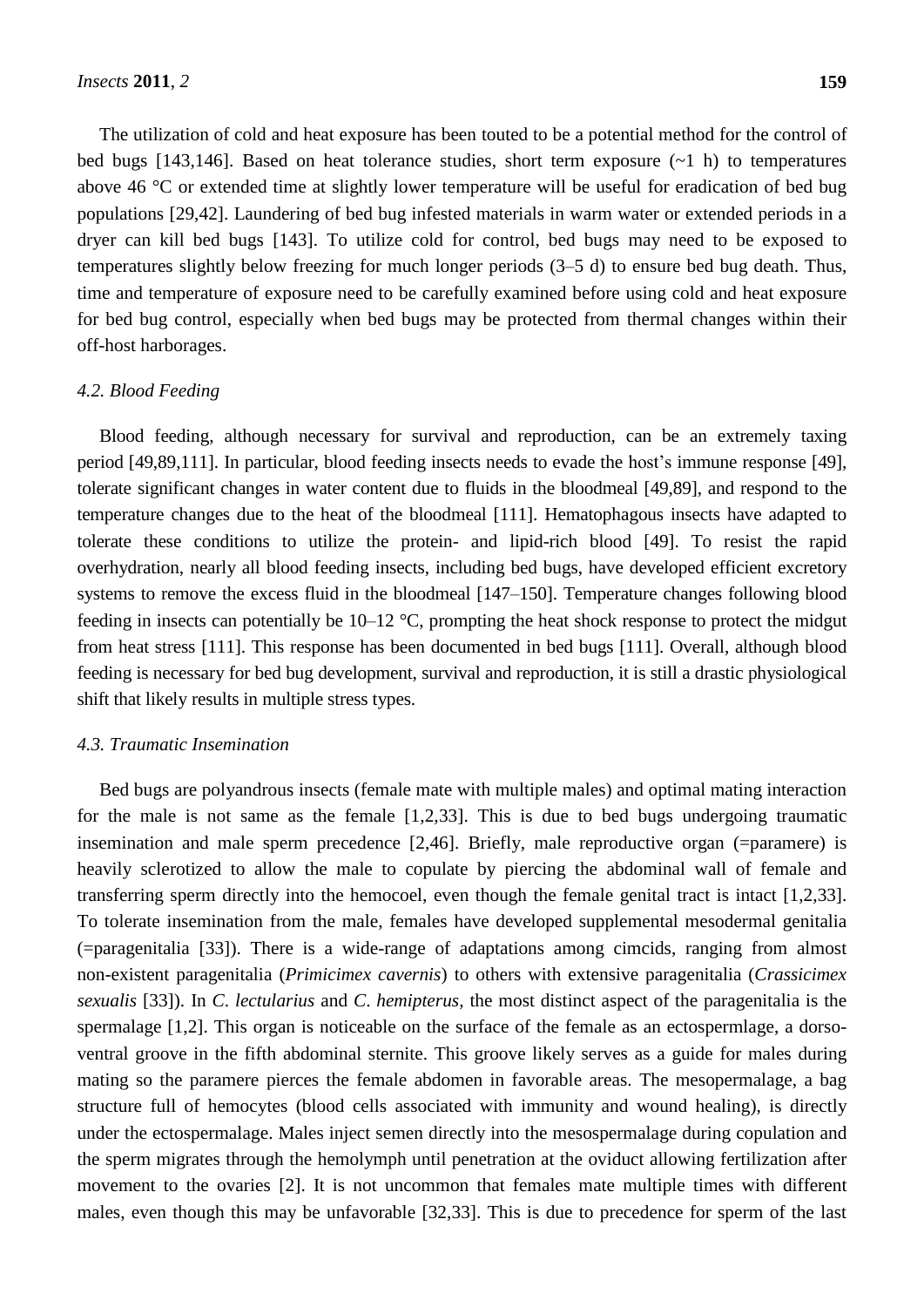male to copulate to fertilize more eggs [2,32]. Thus, even though mating is necessary, the act of traumatic insemination is fraught with potential aspects that can cause stress.

There are three main negative consequences of traumatic insemination, (1) reduced longevity and reproductive success of the females, (2) potential infections due to piercing of the paramere into the female and (3) unwanted copulation between fifth instar nymphs/males and other conspecific males [32,33,38]. Experimental manipulation of mating indicates that high mating frequencies, considered normal, reduces the longevity of bed bugs by nearly 40d [32]. The longer survival of female bed bugs due to low mating increased egg production throughout the lifetime of a female [32]. Although low mating is preferable to females, sperm precedence indicates that multiple matings are beneficial to males to ensure that it is the last male to mate [32,33]. The exact mechanism for this reduced longevity is not known. Two possibilities for the reduced lifespan after mating are nutrient resources need to be utilized for repairing the damage caused by copulation and insemination or cuticle piercing increases the likelihood of microbial infection [33,34,151]. The spermalage is likely present to reduce the likelihood of microbial infections during traumatic insemination [34]. Along with these possibilities, continual harassment and copulation leads to increased water loss rates of female bed bugs (Figure 1), which suggests that individuals are more susceptible to dehydration with increased mating. This increased water loss could cause dehydration stress between bloodmeals, resulting in increased oxidative stress and other types of dehydration-induced damage which will need to be repaired at the expense somatic maintenance [137]. Previous studies failed to reveal an apparent advantage to multiple copulation for females through traumatic insemination [32,152]. It was suggested that the presence of the mesospermalage may select sperm that is better suited for producing offspring [33], but this is still speculative. Recently, it has shown that ejaculate components delay reproductive senescence [38], but this is independent of the number of copulations.

Along with adaptations that occur in females to ameliorate damage from traumatic insemination, avoidance by behavioral or biochemical cues has been documented in fifth instar nymphs, males and females adults. First, females can behaviorally prevent males from accessing the ectospermalge by pressing right side of the abdomen (ectospermalage is located on the ventral side of the abdomen) against a substrate [33]. Second, recently fed females are no longer drawn to aggregation pheromones associated with bed bug harborages, possibly reducing female exposure to harassment from males in commonly utilized off-host harborages [44]. Lastly, there are chemicals cues that prevent unwanted copulation [67,68,70]. Previous studies have shown that males remain on fed females for over 90 seconds and on fed males for less than 10 seconds [33]. This rapid recognition is likely due to chemical factors released from male bed bugs, and recently it was shown that males release alarm pheromones, (E)-2-hexenal and (E)-2-octenal, to reduce mounting [67]. Nymphs release these same two aldehydes to prevent unwanted male copulation [68]. Another recently identified chemical, 4-oxo-(E)-2-hexenal, released from the dorsal abdominal glands of nymphs reduces mating [68,70]. Thus, bed bugs have developed behavioral and pheromonal cues to prevent, or reduce, unwanted mounting.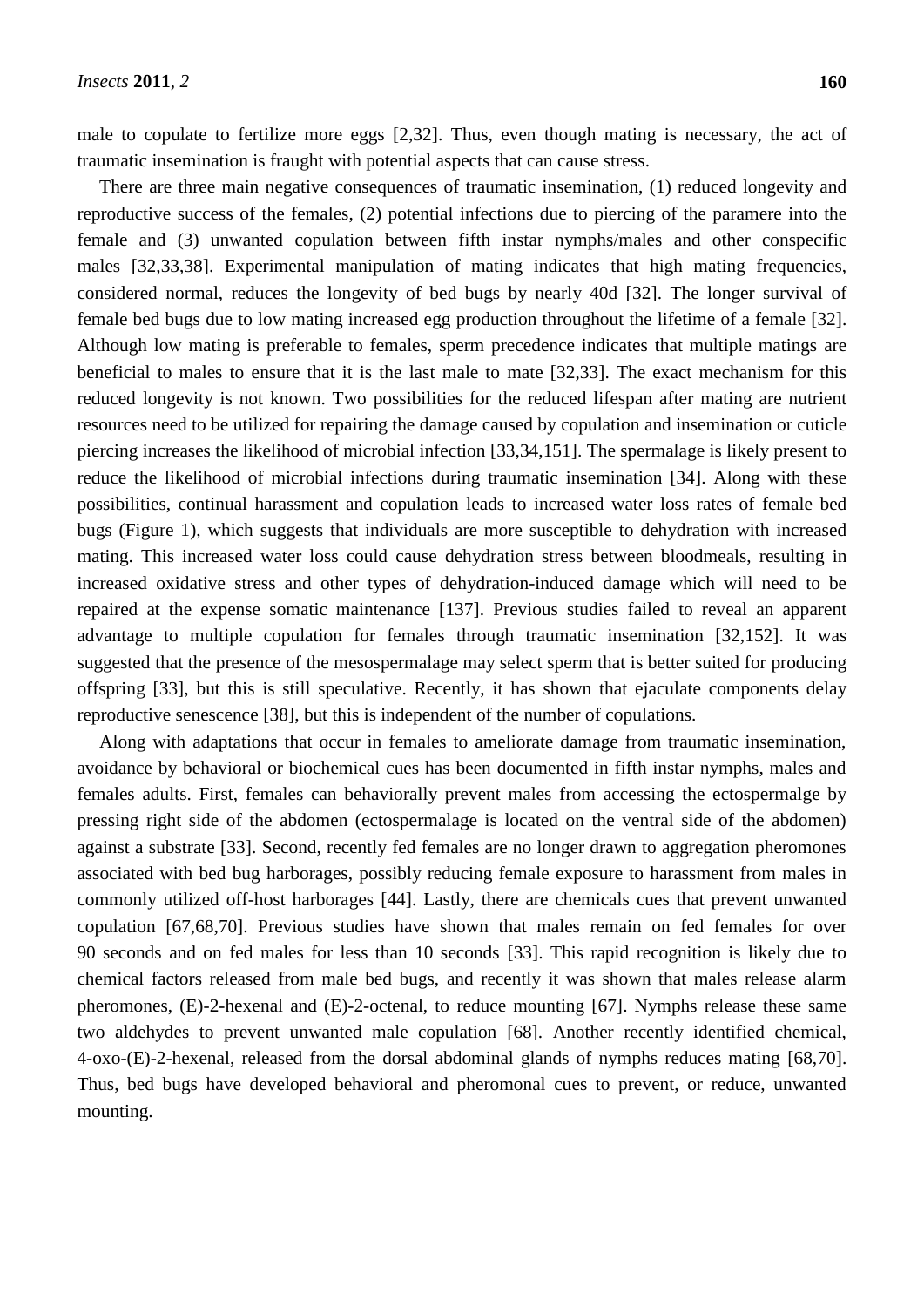**Figure 1.** Proportion of water mass lost at 0% relative humidity (RH) and 25 °C after removal of an individual female held in containers containing 0, 1, 10 and 20 males for 6 h. Water loss rates were determined according to Benoit *et al.* [39]. Water loss rate is presented as percent water lost per hour. Data represents the mean  $\pm$  SE, N = 30.\*, significantly different from 0 males ( $P < 0.05$ ).



#### *4.4. Microbial and Predator Stress*

Previous reviews have addressed the role of predators and disease on the survival of bed bugs [2,153]. Many insects and other terrestrial arthropods could act as predators of bed bugs, such as spiders, mites, ants, pseudoscorpions, could act as predators [2], but their ecological relevance is not known. Exposure to specific pathogens, such as the fungus, *Aspergillus flavus*, and bacteria, *Serratia* sp., have been shown to cause considerable mortality in laboratory populations [2], but whether similar situations occur in field populations is not known. Additionally, as mentioned before, traumatic insemination increases the potential of microbial infection due to cuticle penetration [34,154].

#### *4.5. Mechanical Host Response*

The mechanical host response (direct contact by the host) could potentially lead to immediate and significant, likely mortality-causing, damage to the bed bugs. To avoid this fate, bed bugs usually feed during the scotophase [2,58], except when severe starvation prompts random or chemical-initiated host seeking. Additionally, while feeding, movement of the host prompts bed bugs to terminate feeding, and then resume feeding after host movement ceases [2]. This interruption in feeding by host movement is the typical reason for multiple bites found in close proximity, likely from the same bug feeding multiple times between interruptions. Lastly, mechanical disturbance of bed bug populations leads to the release of alarm pheromones, prompting bed bugs to evacuate their microhabitat [64,65]. Thus, behavior of bed bugs during feeding reduces the likelihood of host detection.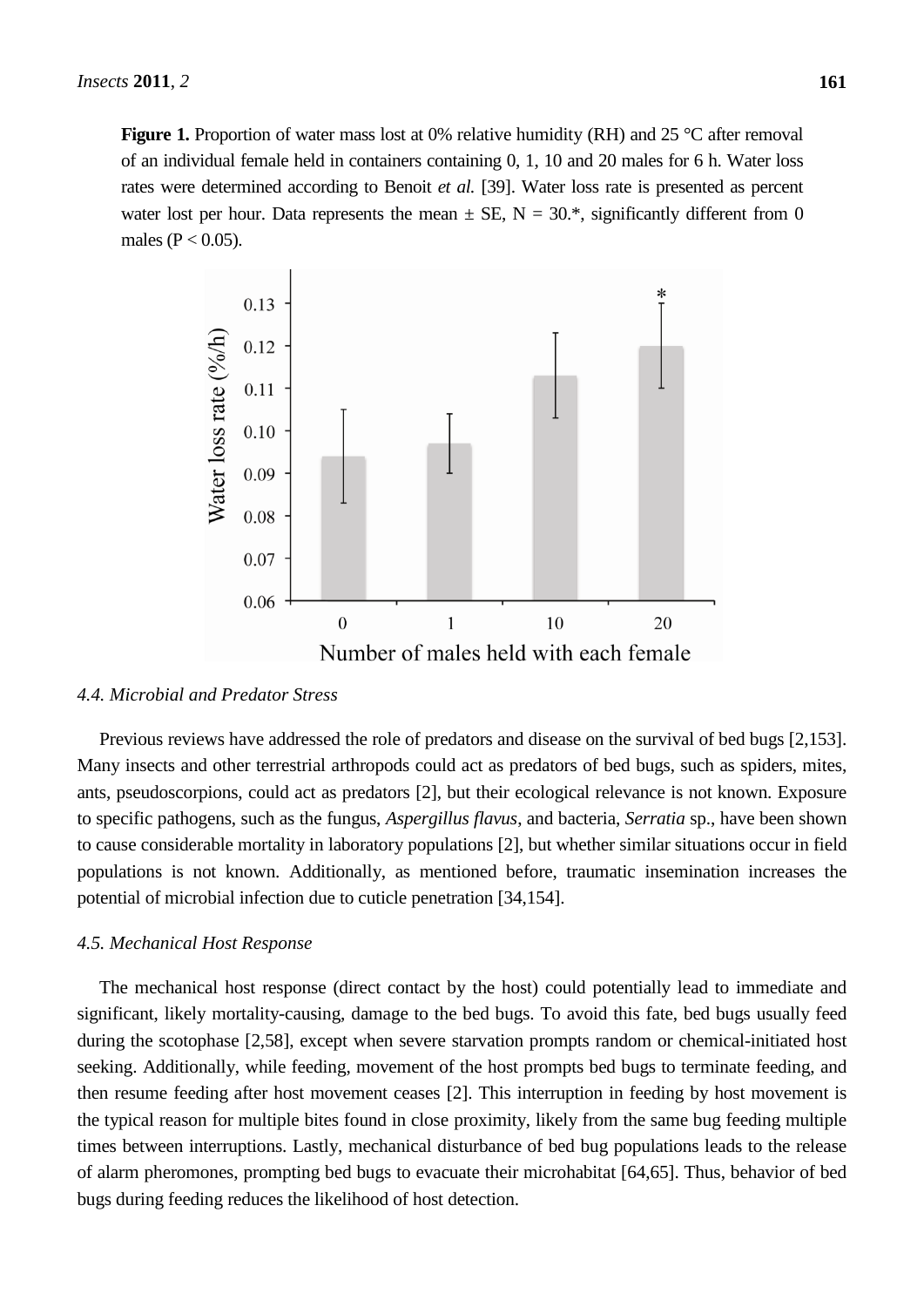#### *4.6. Potential Stress Associated with Bed Bug Harborages*

Bed bugs are thigmotactic, meaning tactile stimulus causes a change in movement. Positive stimulus results in attraction and/or arrestment to a surface and negative results may cause the individual to be repelled. Many insects, such as cockroaches, are known to be thigmotactic. Thus, if bed bugs cannot locate a harborage with proper thigmotactic cues, individuals may become stressed. Additionally, as bed bugs utilize a limited number of harborages that meet their thigmotactic criteria aggregation pheromones will begin to accumulate in these locations, leading to larger aggregations [2,44]. Although these aggregations will decreases water loss rates [39], individuals may defecate on other nearby bed bugs, possibly causing stress by blocking spiracles that could leads to suppressed respiration. This may be a reason why bed bug spiracles are located on underneath their abdomen [2]. Thus, thigmotactic responses of bed bugs may be positive due to increased clustering, which reduces water loss rates and allows mate access. Alternatively, there may also be negative consequences to thigmotactic responses of bed bugs such as the inability to locate thigmotactically-favorable harborages, increased traumatic insemination due to increased mate access and feces potentially blocking spiracles may yield stress.

#### *4.7. Pesticide Resistance in Bed Bugs*

One of the most critical periods of stress for bed bugs is following the application of insecticides, and survival depends on detoxification and development of permanent resistance. Recently, transcriptomic analysis of bed bugs has identified potential genes that could be critical for detoxification following pesticide exposure [28]. Expression of two detoxification genes, cytochrome P450 and glutathione-*S*-transferase, were specifically tested in control (no pesticide exposure) and pesticide-exposed populations, but only cytochrome P450 was found to be higher in pesticide-exposed populations [28]. Future studies will need to be conducted to establish the role of other detoxification and antioxidant enzymes during pesticide exposure in bed bugs. Specific resistance to pyrethroids has been identified as the result of point mutations in the open reading frame of voltage-sensitive sodium channel genes [30], and resistance mutations are likely to be widespread [16]. Varying levels of resistance to other pesticides, such as DTT, has been reported in bed bug populations [155–160]. Bed bugs avoid harborages treated with certain pesticides, representing a behavioral mechanism of pesticide avoidance [71]. More detailed information on pesticide resistance of bed bugs is provided in this issue of *Insects* [161,162].

#### **5. Conclusions and Future Directions**

Research on bed bugs had been nearly at a standstill since the 1950s [1,2]. The reemergence of bed bugs has prompted a flurry of research on all aspects of bed bug biology that have built on early studies. Since the last review on bed bugs by Reinhardt and Siva-Jothy [1], significant advances have been made on nearly every facet of bed bug biology. One important field of bed bug biology that has expanded is stress tolerance, which can range from environmental stress to pesticide resistance. Based on current studies, I have included a synopsis of potential stresses that bed bugs will be exposed to in their lifetime and studies that have focused on each topic (Table 2). In relation to human contact, these stresses can be divided into those that will commonly occur (blood feeding, dehydration between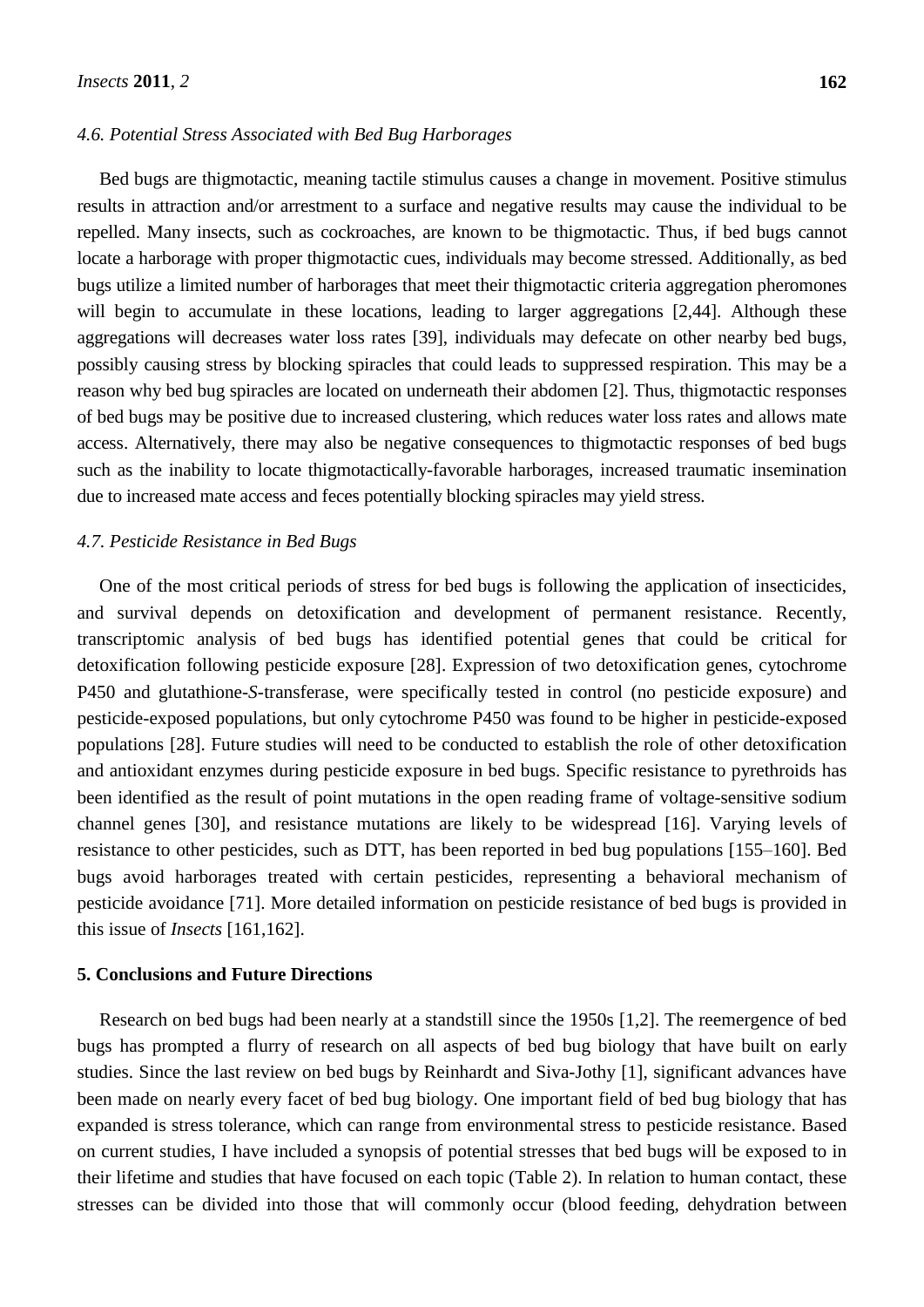bloodmeals and traumatic insemination) to those that occur sporadically (pesticide application and microbial infection). Other than multiple studies that focus on traumatic insemination, few studies have addressed underlying biochemical, molecular and physiological mechanisms of bed bug stress tolerance. To do so, transcriptome studies will be needed to establish *C*. *lectularius* transcript libraries, eventually leading to the organization of the bed bug genome. After genome annotation, large scale transcriptome projects can be quickly conducted and analyzed to begin to determine underlying transcript changes associated with different physiological states in bed bugs. Thus, progression of research on stress tolerance, along with other aspects of bed bug physiology, will be greatly expanded by developing genomic tools and databases available for *C. lectularius* and other cimcids.

| <b>Stress</b>            | C. lectularius | <b>Reference</b>                | C. hemipterus | <b>Reference</b>    |
|--------------------------|----------------|---------------------------------|---------------|---------------------|
| Environmental            |                |                                 |               |                     |
| Cold                     | $+$            | [2, 29, 41, 143]                | $+$           | [2,142]             |
| Heat                     | $+$            | [2, 29, 41, 143, 146]           | $+$           | $[2,41-43,142,145]$ |
| Dehydration              | $+$            | $[2,39-41,145]$                 | $+$           | [42, 142]           |
| Blood feeding            | $+$            | [111]                           |               | NA                  |
| Microbial stress         | $+$            | [2, 153]                        |               | <b>NA</b>           |
| Traumatic<br>inseminaton | $+$            | $[32-37, 46, 67, 68, 145, 154]$ | $+$           | [2, 33]             |
| Thigmotactic<br>response | $+$            | $[2]$                           |               | <b>NA</b>           |
| Pesticide<br>resistance  | $+$            | $[15, 16, 30, 71, 155 - 159]$   | $+$           | [12, 160]           |

**Table 2.** Common stresses that bed bugs (*Cimex lectularius* or *C*. *hemipterus*) encounter throughout their lifetime. +: indicates this stress has been studied; −: indicates this stress has not be studied.

# **Acknowledgments**

Bed bugs utilized in this study were provided by George Keeney (The Ohio State University).

## **References**

- 1. Reinhardt, K.; Siva-Jothy, M.T. Biology of the bed bugs (Cimicidae). *Ann. Rev. Entomol.* **2007**, *52*, 351–374.
- 2. Usinger, R.L. *Monograph of Cimicidae (Hemiptera*, *Heteroptera)*; Entomological Society of America: Lanham, MD, USA, 1966.
- 3. Panagiotakopulu, E. An insect study from Egyptian stored products in the Liverpool Museum. *J. Egypt. Archaeol.* **1998**, *84*, 231–234.
- 4. Panagiotakopulu, E. An examination of biological materials from coprolites from XVIII Dynasty Amarna, Egypt. *J. Archaeol. Sci.* **1999**, *26*, 547–551.
- 5. Boase, C.J. Bed bugs: Back from the brink. *Pest Outlook* **2001**, *12*, 159–162.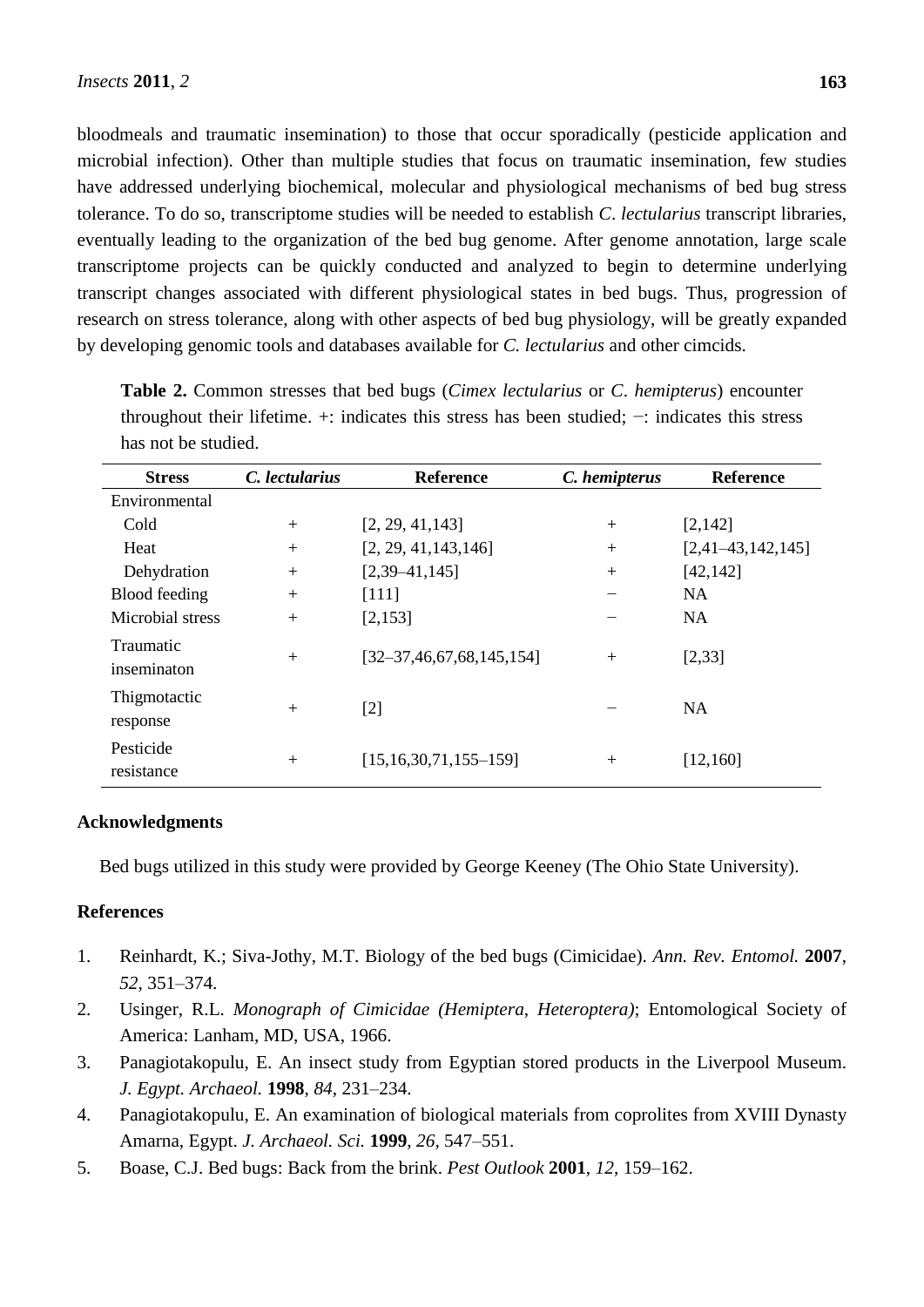- 6. Doggett, S.L.; Geary, M.J.; Russell, R.C. Resurgence of bed bugs in Australia, with notes on their ecology and control. *Environ. Health* **2004**, *4*, 30–38.
- 7. Ter Poorten, M.C.; Prose, N.S. The return of the common bedbug. *Pediat. Dermatol.* **2005**, *22*, 182–187.
- 8. Reinhardt, K.; Kempke, D.; Naylor, R.A.; Siva-Jothy, M.T. Sensitivity to bites by the bedbug, *Cimex lectularius*. *Med. Vet. Entomol.* **2009**, *23*, 163–166.
- 9. Lee, I.Y.; Ree, H.I.; An, S.J.; Linton, J.A.; Yong, T.S. Reemergence of the bedbug *Cimex lectularius* in Seoul, Korea. *Korean J. Parasitol.* **2008**, *46*, 269–271.
- 10. Anderson, A.L.; Leffler, K. Bedbug infestations in the news: A picture of an emerging public health problem in the United States. *J. Environ. Health* **2008**, *70*, 24–27.
- 11. Potter, M.F. A bed bug state of mind: emerging issues in bed bugs management. *Pest Cont. Tech.* **2005**, *33*, 82–85.
- 12. Myamba, J.; Maxwell, C.A.; Asidi, A.; Curtis, C.F. Pyrethroid resistance in tropical bedbugs, *Cimex hemipterus*, associated with use of treated bednets. *Med. Vet. Entomol.* **2002**, *16*, 448–451.
- 13. Moore, D.J.; Miller, D.M. Laboratory evaluations of insecticide product efficacy for control of Cimex *lectularius*. *J. Econ. Entomol.* **2006**, *99*, 2080–2086.
- 14. Karunaratne, S.H. P. P.; Damayanthi, B.T.; Fareena, M.H. J.; Imbuldeniya, V.; Hemingway, J. Insecticide resistance in the tropical bed bug *Cimex hemipterus. Pest. Biochem. Physiol.* **2007**, *88*, 102–107.
- 15. Romero, A.; Potter, M.F.; Potter, D.A.; Haynes, K.F. Insecticide resistance in the bed bug: a factor in the pest's sudden resurgence? *J. Med. Entomol.* **2007**, *44*, 175–178.
- 16. Zhu, F.; Wigginton, J.; Romero, A.; Moore, A.; Ferguson, K.; Palli, R.; Potter, M.F.; Haynes, K.F.; Palli, S.R. Widespread distribution of knockdown resistance mutations in the bed bug, *Cimex lectularius* (Hemiptera: Cimicidae), populations in the United States. *Arch. Insect Biochem. Physiol.* **2010**, *73*, 245–257.
- 17. Wang, C.L.; Saltzmann, K.; Chin, E.; Bennett, G.W.; Gibb, T. Characteristics of *Cimex lectularius* (Hemiptera: Cimicidae), infestation and dispersal in a high-rise apartment building. *J. Econ. Entomol.* **2010**, *103*, 172–177.
- 18. Silverman, A.L.; Qu, L.H.; Blow, J.; Zitron, I.M.; Gordon, S.C.; Walker, E.D. Assessment of hepatitis B virus DNA and hepatitis C virus RNA in the common bedbug (*Cimex lectularius* L). and kissing bug (*Rhodnius prolixus*). *Am. J. Gastroenterol.* **2001**, *96*, 2194–2198.
- 19. Blow, J.A.; Turell, M.J.; Silverman, A.L.; Walker, E.D. Stercorarial shedding and transtadial transmission of hepatitis B virus by common bed bugs (Hemiptera: Cimicidae). *J. Med. Entomol.* **2001**, *38*, 694–700.
- 20. Goddard, J. Bed bugs: Do they transmit diseases? In *Infectious Diseases and Arthropods*, 2nd ed.; Goddard, J., Ed.; Humana Press: New York, NY, USA, 2010; pp. 177–181.
- 21. Stucki, A.; Ludwig, R. Bedbug bites. *N. Eng. J. Med.* **2008**, *359*, 1047–1047.
- 22. Scarupa, M.D.; Economides, A. Bedbug bites masquerading as urticaria. *J. Allergy Clin. Immunol.* **2006**, *117*, 1508–1509.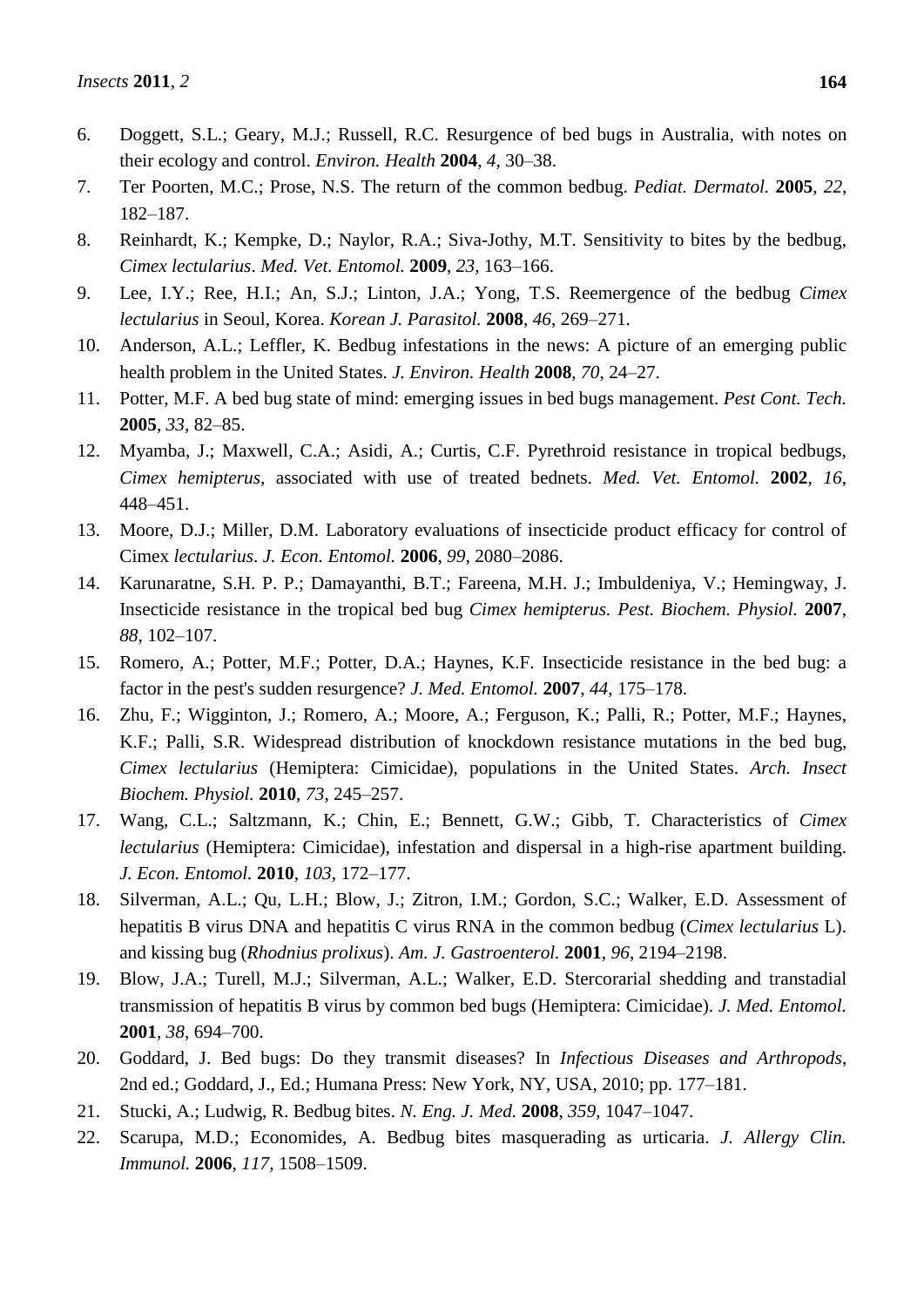- 23. Leverkus, M.; Jochim, R.C.; Schad, S.; Brocker, E.B.; Andersen, J.F.; Valenzuela, J.G.; Trautmann, A. Bullous allergic hypersensitivity to bed bug bites mediated by IgE against salivary nitrophorin. *J. Invest. Dermatol.* **2006**, *126*, 91–96.
- 24. Abdel-Naser, M.B.; Lotfy, R.A.; Al-Sherbiny, M.M.; Sayed, A.N.M. Patients with papular urticaria have IgG antibodies to the bed bug (*Cimex lectularius*) antigens. *Parasitol. Res.* **2006**, *98*, 550–556.
- 25. Stibich, A.S.; Schwartz, R.A. Papular urticaria. *Cutis* **2001**, *68*, 89–91.
- 26. Rossi, L.; Jennings, S. Bed bugs: A public health problem in need of a collaborative solution. *J. Environ. Health* **200**, *72*, 34–35.
- 27. Goddard, J.; deShazo, R. Bed bugs (*Cimex lectularius*) and clinical consequences of their bites. *JAMA-J. Am. Med. Assn.* **2009**, *301*, 1358–1366.
- 28. Bai, X.; Mamidala, P.; Rajarapu, S.P.; Jones, S.C.; Mittapalli, O. Transcriptomics of the bed bug (*Cimex lectularius*). *PLOS One* **2011**, *6*, e16336.
- 29. Benoit, J.B.; Lopez-Martinez, G.; Teets, N.M.; Phillips, S.A.; Denlinger, D.L. Responses of the bed bug, *Cimex lectularius*, to temperature extremes and dehydration: Levels of tolerance, rapid cold hardening and expression of heat shock proteins. *Med. Vet. Entomol.* **2009**, *23*, 418–425.
- 30. Yoon, K.S.; Kwon, D.H.; Strycharz, J.P.; Hollingsworth, C.S.; Lee, S.H.; Clark, J.M. Biochemical and molecular analysis of deltamethrin resistance in the common bed bug (Hemiptera: Cimicidae). *J. Med. Entomol.* **2008**, *45*, 1092–1101.
- 31. Francischetti, I.M.; Calvo, E.; Andersen, J.F.; Pham, V.M.; Favreau, A.J.; Barbian, K.D.; Romero, A.; Valenzuela, J.G.; Ribeiro, J.M. Insight into the sialome of the bed bug, *Cimex lectularius*. *J. Proteome. Res.* **2010**, *9*, 3820–3831.
- 32. Stutt, A.D.; Siva-Jothy, M.T. Traumatic insemination and sexual conflict in the bed bug *Cimex lectularius*. *Proc. Natl. Acad. Sci. USA* **2001**, *98*, 5683–5687.
- 33. Siva-Jothy, M.T. Trauma, disease and collateral damage: conflict in cimicids. *Philos. Trans. R. Soc. Lond. B. Biol. Sci.* **2006**, *361*, 269–275.
- 34. Reinhardt, K.; Naylor, R.A.; Siva-Jothy, M.T. Potential sexual transmission of environmental microbes in a traumatically inseminating insect. *Ecol. Entomol.* **2005**, *30*, 607–611.
- 35. Reinhardt, K.; Harney, E.; Naylor, R.; Gorb, S.; Siva-Jothy, M.T. Female-limited polymorphism in the copulatory organ of a traumatically inseminating insect. *Amer. Nat.* **2007**, *170*, 931–935.
- 36. Reinhardt, K.; Naylor, R.A.; Siva-Jothy, M.T. Situation Exploitation: Higher male mating muccess when female resistance is reduced by feeding. *Evolution* **2009**, *63*, 29–39.
- 37. Otti, O.; Naylor, R.A.; Siva-Jothy, M.T.; Reinhardt, K. Bacteriolytic activity in the ejaculate of an Insect. *Amer. Nat..* **2009**, *174*, 292–295.
- 38. Reinhardt, K.; Naylor, R.A.; Siva-Jothy, M.T. Ejaculate components delay reproductive senescence while elevating female reproductive rate of an insect. *Proc. Natl. Acad. Sci. USA* **2009**, *106*, 21743–21747.
- 39. Benoit, J.B.; Del Grosso, N.A.; Yoder, J.A.; Denlinger, D.L. Resistance to dehydration between bouts of blood feeding in the bed bug, *Cimex lectularius*, is enhanced by water conservation, aggregation, and quiescence. *Amer. J. Trop. Med. Hyg.* **2007**, *76*, 987–993.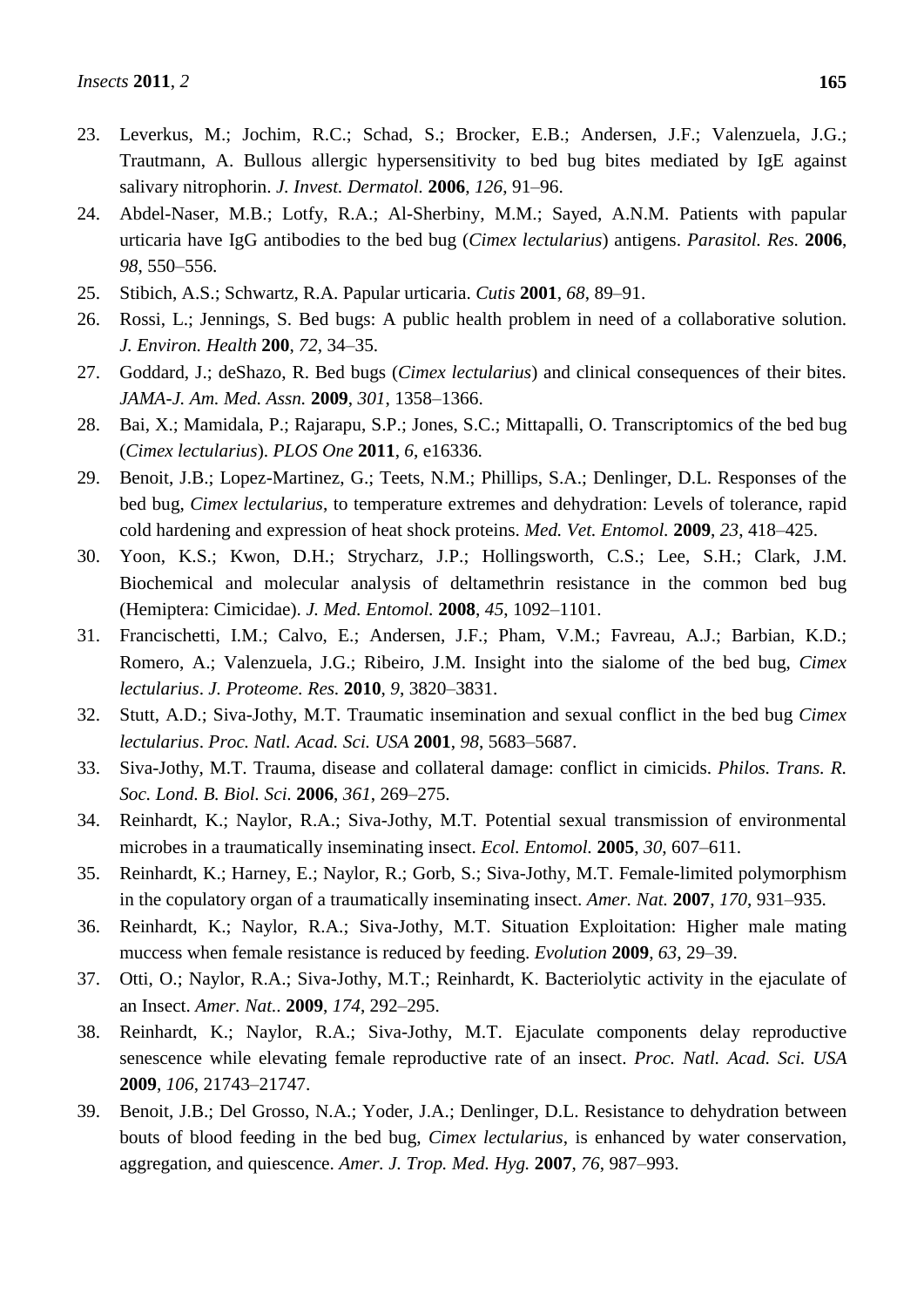- 41. Johnson, C.G. The ecology of the bed-bug, *Cimex lectularius* L, in Britain-Report on research, **1935**-40. *J. Hygiene* **1941**, *41*, 345–461.
- 42. How, Y.F.; Lee, C.Y. Effects of Temperature and Humidity on the Survival and Water Loss of *Cimex hemipterus* (Hemiptera: Cimicidae). *J. Med. Entomol.* **2010**, *47*, 987–995.
- 43. How, Y.F.; Lee, C.Y. Fecundity, nymphal development and longevity of field-collected tropical bedbugs, *Cimex hemipterus*. *Med. Vet. Entomol.* **2010**, *24*, 108–116.
- 44. Siljander, E.; Gries, R.; Khaskin, G.; Gries, G. Identification of the airborne aggregation pheromone of the common bed bug, *Cimex lectularius*. *J. Chem. Ecol.* **2008**, *34*, 708–718.
- 45. Rivnay, E. The tropism effecting copulation in the bed bug. *Psyche* **1933**, *40*, 115–120.
- 46. Davis, N.T. The morphology and functional anatomy of the male and female reproductive systems of *Cimex lectularius* L. (Heteroptera, Cimicidae). *Ann. Entomol. Soc. Amer.* **1956**, *49*, 466–493.
- 47. Khalifa, A. A contribution to the study of reproduction in the bed bug (*Cimex lectularius* L.) *Bull. Soc. Entomol.* **1952**, *36*, 311–316.
- 48. Mellanby, K. Fertilization and egg production in the bed bug (*Cimex lectularius* L.) *Parasitology* **1939**, *31*, 193–199.
- 49. Lehane, M.J. *Biology of Blood-Sucking Insects*, 2nd ed.; Cambridge University Press: Cambridge, UK, 2005.
- 50. Tawfik, M.S. Feeding mechanisms and the forces involved in some blood-sucking insects. *Quaest. Entomol.* **1968**, *4*, 92–111.
- 51. Buchner, P. *Endosymbiosis of Animals with Plant Microorganisms*; Interscience Publishers/John Wiley: New York, NY, USA, 1965.
- 52. Hosokawa, T.; Koga, R.; Kikuchi, Y.; Meng, X.Y.; Fukatsu, T. *Wolbachia* as a bacteriocyte-associated nutritional mutualist. *Proc. Natl. Acad. Sci. USA* **2010**, *107*, 769–774.
- 53. Hypsa, V.; Aksoy, S. Phylogenetic characterization of two transovarially transmitted endosymbionts of the bedbug *Cimex lectularius* (Heteroptera: Cimicidae). *Insect Mol. Biol.* **1997**, *6*, 301–304.
- 54. Rasgon, J.L.; Scott, T.W. Phylogenetic characterization of Wolbachia symbionts infecting *Cimex lectularius* L. and *Oeciacus vicarius* Horvath (Hemiptera : Cimicidae). *J. Med. Entomol.* **2004**, *41*, 1175–1178.
- 55. Chang, K.P. Effects of elevated temperature on mycetome and symbiotes of bed bug *Cimex lectularius* (Heteroptera). *J. Invert. Pathol.* **1974**, *23*, 333–340.
- 56. Chang, K.P.; Musgrave, A.J. Morphology, histochemistry and ultrastructure of mycetome and its rickettsial symbiotes in *Cimex lectularius* L. *Canad. J. Microbiol.* **1973**, *19*, 1075–1081.
- 57. Chang, K.P. Haematophagous insect and hemoflagellate as hosts fro prokaryotic endosymbionts. *Sym. Soc. Exp. Biol.* **1975**, *29*, 407–428.
- 58. Romero, A.; Potter, M.F.; Haynes, K.F. Circadian rhythm of spontaneous locomotor activity in the bed bug, *Cimex lectularius* L. *J. Insect Physiol.* **2010**, *56*, 1516–1522.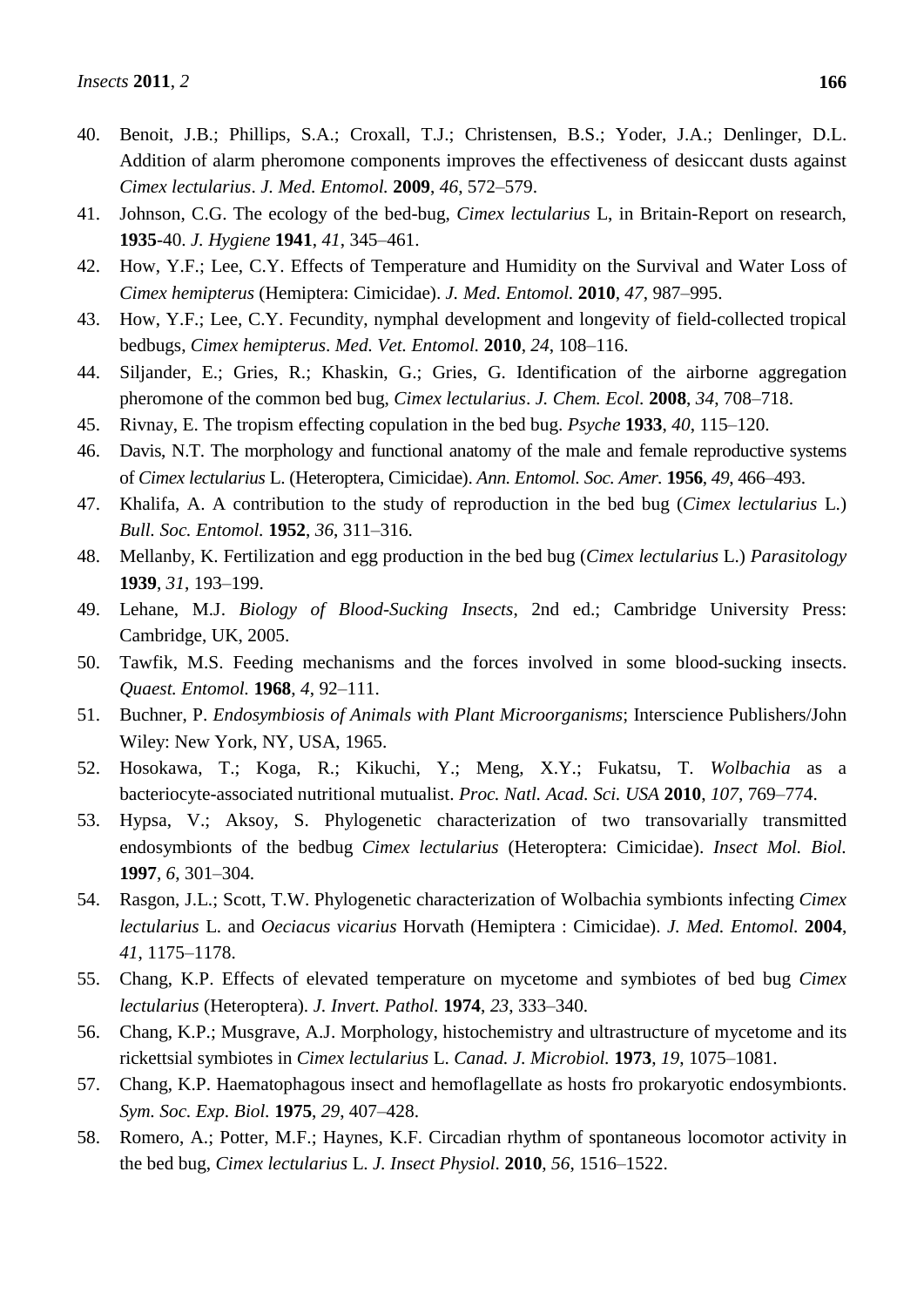- 59. Aboul-Nasr, A.E.; Erakey, M.A. S. Behavior and sensory physiology of the bed-bug, *Cimex lectularius* L. to some environmental factors: chemoreception. *Bull. Entomol. Soc. Egypt* **1968**, *52*, 353–362
- 60. Aboul-Nasr, A.E.; Erakey, M.A. S. On the bahavior and sensory physiology of the bed bug. 1. Temperature reactions (Hemiptera: Cimicidae). *Bull. Entomolo. Soc. Egypt* **1967**, *51*, 43–54.
- 61. Weeks, E.N. I.; Birkett, M.A.; Cameron, M.M.; Pickett, J.A.; Logan, J.G. Semiochemicals of the common bed bug, *Cimex lectularius* L. (Hemiptera: Cimicidae), and their potential for use inmonitoring and control. *Pest Manag. Sci.* **2011**, *67*, 10–20.
- 62. Anderson, J.F.; Ferrandino, F.J.; McKnight, S.; Nolen, J.; Miller, J. A carbon dioxide, heat and chemical lure trap for the bedbug, *Cimex lectularius*. *Med. Vet. Entomol.* **2009**, *23*, 99–105.
- 63. Rivnay, E. Studies in tropisms of the bed bug *Cimex lectularius* L. *Parasitology* **1932**, *40*, 115–120.
- 64. Levinson, H.Z.; Bar Ilan, A.R. Assembling and alerting scents produced by the bed bug *Cimex lectularius* L. *Experientia* **1971**, *27*, 103–103.
- 65. Levinson, H.Z.; Levinson, A.R.; Muller, B.; U. M. Action and composition of the alarm pheromone of the bed bug, *Cimex lectularius* L. *Naturwissenschaften* **1974**, *12*, 684–685
- 66. Siljander, E.; Penman, D.; Harlan, H.; Gries, G. Evidence for male- and juvenile-specific contact pheromones of the common bed bug *Cimex lectularius*. *Entomol. Exp. Appl.* **2007**, *125*, 215–219.
- 67. Ryne, C. Homosexual interactions in bed bugs: Alarm pheromones as male recognition signals. *Anim. Behav.* **2009**, *78*, 1471–1475.
- 68. Harraca, V.; Ryne, C.; Ignell, R. Nymphs of the common bed bug (*Cimex lectularius*) produce anti-aphrodisiac defence against conspecific males. *BMC Biol.* **2010**, *8*, 121.
- 69. Harraca, V.; Ignell, R.; Lofstedt, C.; Ryne, C. characterization of the antennal olfactory system of the bed bug (*Cimex lectularius*). *Chem. Senses* **2010**, *35*, 195–204.
- 70. Feldlaufer, M.F.; Domingue, M.J.; Chauhan, K.R.; Aldrich, J.R. 4-Oxo-Aldehydes from the dorsal abdominal glands of the bed bug (Hemiptera: Cimicidae). *J. Med. Entomol.* **2010**, *47*, 140–143.
- 71. Romero, A.; Potter, M.F.; Haynes, K.F. Behavioral responses of the bed bug to insecticide residues. *J. Med. Entomol.* **2009**, *46*, 51–57.
- 72. Boase, C.J. Bed bugs-reclaiming our cities. *Biologist* **2004**, *51*, 9–12.
- 73. Hwang, S.W.; Svoboda, T.J.; De Jong, I.J.; Kabasele, K.J.; Gogosis, E. Bed bug infestations in an urban environment. *Emerg. Infect. Dis.* **2005**, *11*, 533–538.
- 74. Coghlan, A. Bedbugs bite back. *New Sci.* **2002**, *176*, 10.
- 75. Paul, J.; Bates, J. Is infestation with the common bedbug increasing? *British Med. J.* **2000**, *320*, 1141–1141.
- 76. Steelman, C.D.; Szalanski, A.L.; Trout, R.; McKern, J.A.; Solorzano, C.; Austin, J.W. Suspectibility of the bed bug *Cimex lectularius* L. (Heteroptera: Cimicidae) collected in poultry production facilties to selected insecticides. *J. Agric*. *Urban Entomol*. **2008**, *25*, 41–52.
- 77. Mellanby, K. The physiology and activity of the bed bug (*Cimex lectularius* L.) in a natural infestation. *Parasitology* **1939**, *31*, 200–211.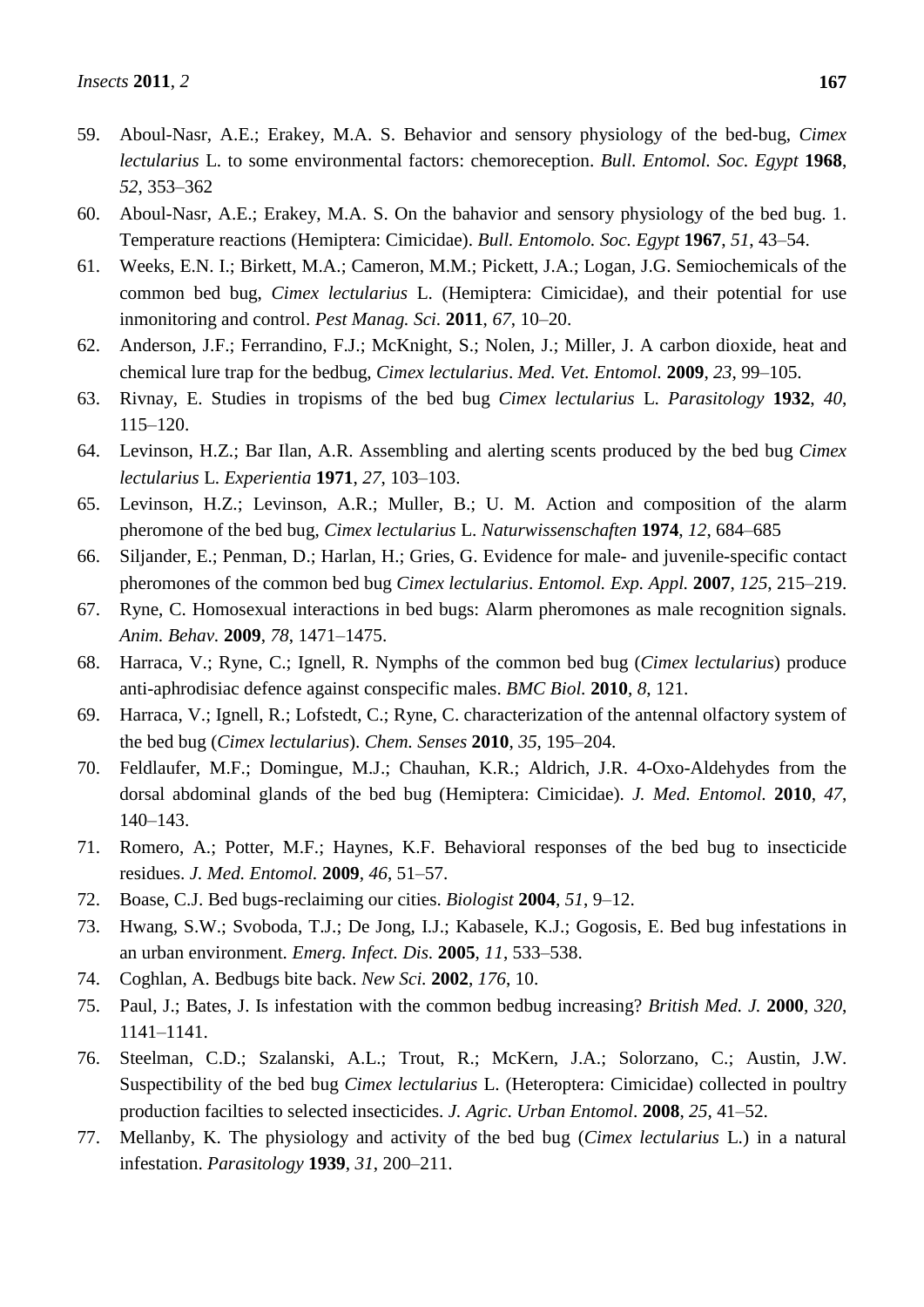- 78. Yocum, G.D.; Denlinger, D.L. Physiology of heat sensitivity. In *Temperature Sensitivity in Insects and Application in Integrated Pest Management*; Hallman, G.J., Denlinger, D.L., Eds.; Westview Press: Boulder, CO, USA, 1999; pp. 7–57.
- 79. Chown, S.; Nicolson, S.W. *Insect Physiologicsl Ecology: Mechanisms and Patterns*; Oxford University Press: Oxford ; New York, NY, USA, 2004.
- 80. Lee, R.E.; Denlinger, D.L. *Insects at Low Temperature*; Chapman and Hall: New York, NY, USA, 1991.
- 81. Denlinger, D.L.; Lee, R.E. *Low Temperature Biology of Insects*; Cambridge University Press: Cambridge, UK, 2010.
- 82. Sinclair, B.J.; Vernon, P.; Klok, C.J.; Chown, S.L. Insects at low temperatures: An ecological perspective. *Trends Ecol. Evol.* **2003**, *18*, 257–262.
- 83. Clark, M.S.; Worland, M.R. How insects survive the cold: Molecular mechanisms-a review. *J. Comp. Physiol. B* **2008**, *178*, 917–933.
- 84. Danks, H.V. Dehydration in dormant insects. *J. Insect Physiol.* **2000**, *46*, 837–852.
- 85. Wharton, G.A. Water balance of insects. In *Comprehensive Insect Physiology*, *Biochemistry and Pharmacology*; Kerkut, G.A., Gilbert, L.M., Eds.; Pergamon: Oxford, UK, 1985; pp. 565–603.
- 86. Hadley, N.F. *Water Relations of Terrestrial Arthropods*; Academic Press: New York, NY, USA, 1994.
- 87. Benoit, J.B.; Denlinger, D.L. Meeting the challenges of on-host and off-host water balance in blood-feeding arthropods. *J. Insect Physiol.* **2010**, *56*, 1366–1376.
- 88. Feder, M.E.; Hofmann, G.E. Heat-shock proteins, molecular chaperones, and the stress response: evolutionary and ecological physiology. *Ann. Rev. Physiol.* **1999**, *61*, 243–282.
- 89. Benoit, J.B.; Lopez-Martinez, G. Role of conventional and unconventional stress proteins during the response of insects to traumatic environmental conditions. In *Hemolymph Proteins and Functional Peptides: Recent Advances in Insects and Other Arthropods*; Tufail, M., Takeda, M., Eds.; Bentham Science Publishers Oak Park: Oak Par, IL, USA, 2011.
- 90. Gillespie, J.P.; Kanost, M.R.; Trenczek, T. Biological mediators of insect immunity. *Annu. Rev. Entomol.* **1997**, *42*, 611–643.
- 91. Hoffmann, J.A. The immune response of *Drosophila*. *Nature* **2003**, *426*, 33–38.
- 92. Brennan, C.A.; Anderson, K.V. Drosophila: The genetics of innate immune recognition and response. *Ann. Rev. Immunol.* **2004**, *22*, 457–483.
- 93. Siva-Jothy, M.T.; Moret, Y.; Rolff, J. Insect immunity: an evoluntionary ecology perspective. In *Advances in Insect Physiology*; Simpson, S., Ed.; Academic Press: Oxford, UK, 2005; pp 1–36.
- 94. Hatanaka, R.; Sekine, Y.; Hayakawa, T.; Takeda, K.; Ichijo, H. Signaling pathways in invertrebrate immune and stress response. *Invert. Sur. J.* **2009**, *6*, 32–43.
- 95. Denlinger, D.L. Regulation of diapause. *Ann. Rev. Entomol.* **2002**, *47*, 93–122.
- 96. MacRae, T.H. Gene expression, metabolic regulation and stress tolerance during diapause. *Cell. Mol. Life Sci.* **2010**, *67*, 2405–2424.
- 97. Stronach, B.E.; Perrimon, N. Stress signaling in *Drosophila*. *Oncogene* **1999**, *18*, 6172–6182.
- 98. Inoue, H.; Tateno, M.; Fujimura-Kamada, K.; Takaesu, G.; Adachi-Yamada, T.; Ninomiya-Tsuji, J.; Irie, K.; Nishida, Y.; Matsumoto, K. A *Drosophila* MAPKKK, D-MEKK1, mediates stress responses through activation of p38 MAPK. *EMBO J.* **2001**, *20*, 5421–5430.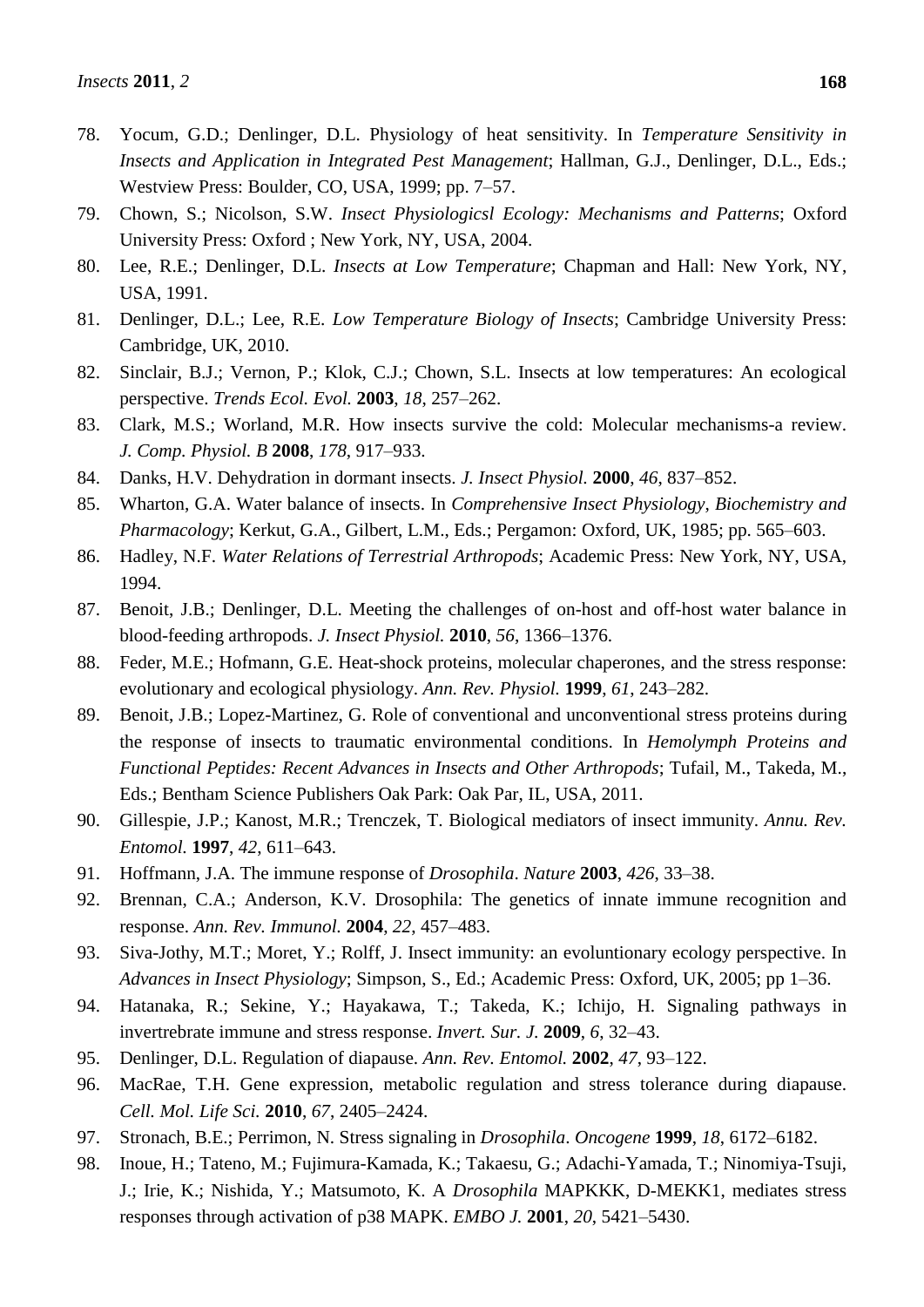- 99. Wang, M.C.; Bohmann, D.; Jasper, H. JNK signaling confers tolerance to oxidative stress and extends lifespan in *Drosophila*. *Dev. Cell* **2003**, *5*, 811–816.
- 100. Tibbles, L.A.; Woodgett, J.R. The stress-activated protein kinase pathways. *Cell Mol. Life Sci.* **1999**, *55*, 1230–1254.
- 101. Han, Z.Q. S.; Enslen, H.; Hu, X.D.; Meng, X.J.; Wu, I.H.; Barrett, T.; Davis, R.J.; Ip, Y.T. A conserved p38 mitogen-activated protein kinase pathway regulates *Drosophila* immunity gene expression. *Mol. Cell Biol.* **1998**, *18*, 3527–3539.
- 102. Han, S.J.; Choi, K.Y.; Brey, P.T.; Lee, W.J. Molecular cloning and characterization of a *Drosophila* p38 mitogen-activated protein kinase. *J. Biol. Chem.* **1998**, *273*, 369–374.
- 103. Craig, C.R.; Fink, J.L.; Yagi, Y.; Ip, Y.T.; Cagan, R.L. A *Drosophila* p38 orthologue is required for environmental stress responses. *EMBO Rep.* **2004**, *5*, 1058–1063.
- 104. Zhuang, Z.H.; Zhou, Y.; Yu, M.C.; Silverman, N.; Ge, B.X. Regulation of *Drosophila* p38 activation by specific MAP2 kinase and MAP3 kinase in response to different stimuli. *Cell. Signal.* **2006**, *18*, 441–448.
- 105. Botella, J.A.; Baines, I.A.; Williams, D.D.; Goberdhan, D.C. I.; Proud, C.G.; Wilson, C. The *Drosophila* cell shape regulator c-Jun N-terminal kinase also functions as a stress-activated protein kinase. *Insect Biochem. Mol. Biol.* **2001**, *31*, 839–847.
- 106. Chen, S.C.; Gardner, D.G. Osmoregulation of natriuretic peptide receptor signaling in inner medullary collecting duct - A requirement for p38 MAPK. *J. Biol. Chem.* **2002**, *277*, 6037–6043.
- 107. Ryabinina, O.P.; Subbian, E.; Iordanov, M.S. D-MEKK1, the *Drosophila* orthologue of mammalian MEKK4/MTK1, and Hemipterous/D-MKK7 mediate the activation of D-JNK by cadmium and arsenite in Schneider cells. *BMC Cell Biol.* **2006**, *7*, 1–10.
- 108. Qin, W.; Neal, S.J.; Robertson, R.M.; Westwood, J.T.; Walker, V.K. Cold hardening and transcriptional change in *Drosophila melanogaster*. *Insect Mol. Biol.* **2005**, *14*, 607–613.
- 109. Colinet, H.; Lee, S.F.; Hoffmann, A. Temporal expression of heat shock genes during cold stress and recovery from chill coma in adult *Drosophila melanogaster*. *FEBS J.* **2010**, *277*, 174–185.
- 110. Sorensen, J.G.; Nielsen, M.M.; Kruhoffer, M.; Justesen, J.; Loeschcke, V. Full genome gene expression analysis of the heat stress response, in *Drosophila melanogaster*. *Cell Stress Chaperones* **2005**, *10*, 312–328.
- 111. Benoit, J.B.; Lopez-Martinez, G.; Patrick, K.R.; Phillips, Z.P.; Krause, T.B.; Denlinger, D.L. Drinking a hot blood meal elicits a protective heat shock response in mosquitoes. *Proc. Natl. Acad. Sci. USA* **2011**, In press.
- 112. Duman, J.G. Antifreeze and ice nucleator proteins in terrestrial arthropods. *Ann. Rev. Physiol.* **2001**, *63*, 327–357.
- 113. Izumi, Y.; Sonoda, S.; Yoshida, H.; Danks, H.V.; Tsumuki, H. Role of membrane transport of water and glycerol in the freeze tolerance of the rice stem borer, *Chilo suppressalis* Walker (Lepidoptera : Pyralidae). *J. Insect Physiol.* **2006**, *52*, 215–220.
- 114. Philip, B.N.; Yi, S.X.; Elnitsky, M.A.; Lee, R.E. Aquaporins play a role in desiccation and freeze tolerance in larvae of the goldenrod gall fly, *Eurosta solidaginis*. *J. Exp. Biol.* **2008**, *211*, 1114–1119.
- 115. Drake, L.L.; Boudko, D.Y.; Marinotti, O.; Carpenter, V.K.; Dawe, A.L.; Hansen, I.A. The aquaporin gene family of the yellow fever mosquito, *Aedes aegypti*. *PLOS One* **2010**, *5*, e15578.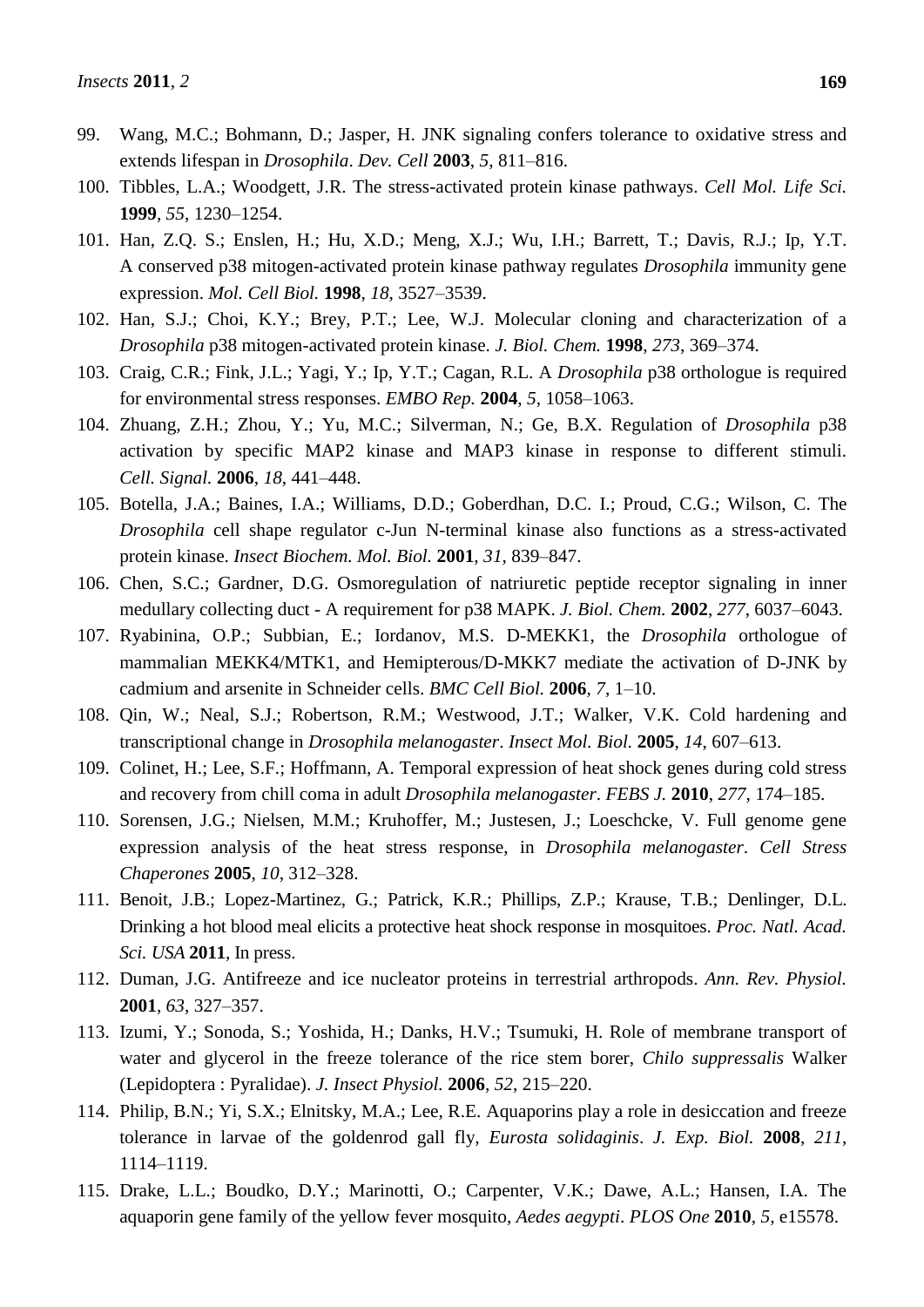- 116. Li, A.; Benoit, J.B.; Lopez-Martinez, G.; Elnitsky, M.A.; Lee, R.E. Jr.; Denlinger, D.L. Distinct contractile and cytoskeletal protein patterns in the Antarctic midge are elicited by desiccation and rehydration. *Proteomics* **2009**, *9*, 2788–2798.
- 117. Yoder, J.A.; Benoit, J.B.; Denlinger, D.L.; Rivers, D.B. Stress-induced accumulation of glycerol in the flesh fly, *Sarcophaga bullata*: Evidence indicating anti-desiccant and cryoprotectant functions of this polyol and a role for the brain in coordinating the response. *J. Insect Physiol.* **2006**, *52*, 202–214.
- 118. Benoit, J.B.; Lopez-Martinez, G.; Elnitsky, M.A.; Lee, R.E.; Denlinger, D.L. Dehydrationinduced cross tolerance of *Belgica antarctica* larvae to cold and heat is facilitated by trehalose accumulation. *Comp. Biochem. Physiol. A* **2009**, *152*, 518–523.
- 119. Zhang, H.; Liu, J.N.; Li, C.R.; Momen, B.; Kohanski, R.A.; Pick, L. Deletion of *Drosophila* insulin-like peptides causes growth defects and metabolic abnormalities. *Proc. Natl. Acad. Sci. USA* **2009**, *106*, 19617–19622.
- 120. Watanabe, M. Anhydrobiosis in invertebrates. *Appl. Entomol. Zool.* **2006**, *41*, 15–31.
- 121. Overgaard, J.; Malmendal, A.; Sorensen, J.G.; Bundy, J.G.; Loeschcke, V.; Nielsen, N.C.; Holmstrup, M. Metabolomic profiling of rapid cold hardening and cold shock in *Drosophila melanogaster*. *J. Insect Physiol.* **2007**, *53*, 1218–1232.
- 122. Michaud, M.R.; Benoit, J.B.; Lopez-Martinez, G.; Elnitsky, M.A.; Lee, R.E.; Denlinger, D.L. Metabolomics reveals unique and shared metabolic changes in response to heat shock, freezing and desiccation in the Antarctic midge, *Belgica antarctica*. *J. Insect Physiol.* **2008**, *54*, 645–655.
- 123. Crowe, J.H.; Hoekstra, F.A.; Crowe, L.M. Anhydrobiosis. *Ann. Rev. Physiol.* **1992**, *54*, 579–599.
- 124. Suemoto, T.; Kawai, K.; Imabayashi, H. A comparison of desiccation tolerance among 12 species of chironomid larvae. *Hydrobiologia* **2004**, *515*, 107–114.
- 125. Worland, M.R.; Grubor-Lajsic, G.; Purac, J.; Thorne, M.A. S.; Clark, M.S. Cryoprotective dehydration: Clues from an insect. *Top. Curr. Genet.* **2010**, *21*.
- 126. Elbein, A.D.; Pan, Y.T.; Pastuszak, I.; Carroll, D. New insights on trehalose: a multifunctional molecule. *Glycobiology* **2003**, *13*, 17r–27r.
- 127. Nguyen, T.T. A.; Michaud, D.; Cloutier, C. A proteomic analysis of the aphid *Macrosiphum euphorbiae* under heat and radiation stress. *Insect Biochem. Mol. Biol.* **2009**, *39*, 20–30.
- 128. Purac, J.; Burns, G.; Thorne, M.A. S.; Grubor-Lajsic, G.; Worland, M.R.; Clark, M.S. Cold hardening processes in the Antarctic springtail, *Cryptopygus antarcticus*: Clues from a microarray. *J. Insect Physiol.* **2008**, *54*, 1356–1362.
- 129. Matzkin, L.M.; Markow, T.A. Transcriptional regulation of metabolism associated with the increased desiccation resistance of the cactophilic *Drosophila mojavensis*. *Genetics* **2009**, *182*, 1279–1288.
- 130. Clark, M.S.; Thorne, M.A. S.; Purac, J.; Burns, G.; Hillyard, G.; Popovic, Z.D.; Grubor-Lajsic, G.; Worland, M.R. Surviving the cold: Molecular analyses of insect cryoprotective dehydration in the Arctic springtail *Megaphorura arctica* (Tullberg). *BMC Genomics* **2009**, *10*, 328.
- 131. Clark, M.S.; Thorne, M.A. S.; Purac, J.; Grubor-Lajsic, G.; Kube, M.; Reinhardt, R.; Worland, M.R. Surviving extreme polar winters by desiccation: clues from Arctic springtail (*Onychiurus arcticus*) EST libraries. *BMC Genomics* **2007**, *8*, 475.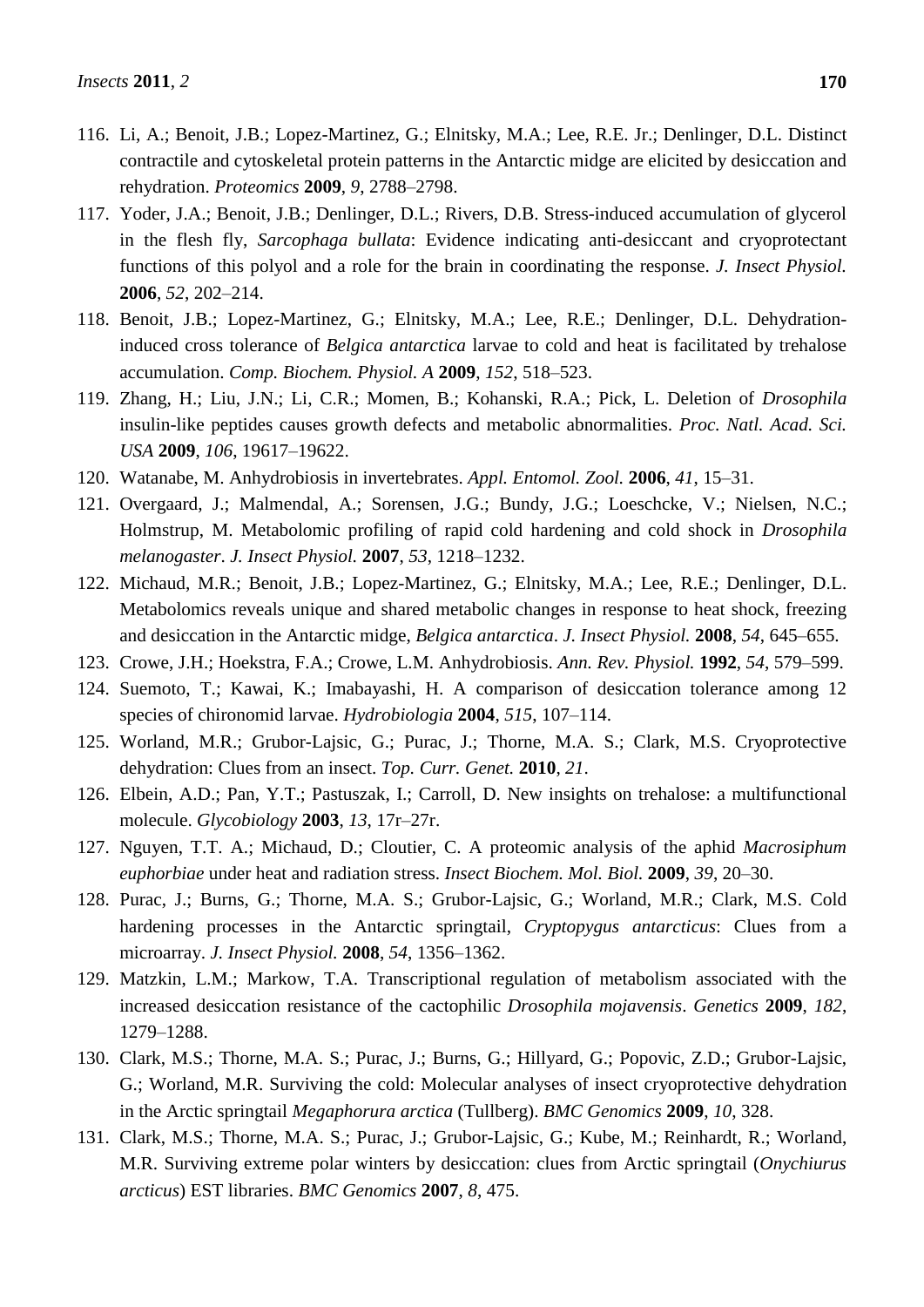- 132. Colinet, H.; An Nguyen, T.T.; Cloutier, C.; Michaud, D.; Hance, T. Proteomic profiling of a parasitic wasp exposed to constant and fluctuating cold exposure. *Insect Biochem. Mol. Biol.* **2007**, *37*, 1177–1188.
- 133. Benoit, J.B. Water management by dormant insects: comparisons between dehydration resistance during summer aestivation and winter diapause. In *Aestivation: Molecular and Physiological Aspects*; de Carvalho, J.E., Navas, C.A., Eds.; Springer-Verlag: Berlin, Germany, 2010; pp. 209–229.
- 134. Gibbs, A.G.; Matzkin, L.M. Evolution of water balance in the genus *Drosophila*. *J. Exp. Biol.* **2001**, *204*, 2331–2338.
- 135. Matzkin, L.M.; Mutsaka, K.; Johnson, S.; Markow, T.A. Metabolic pools differ among ecologically diverse *Drosophila* species. *J. Insect Physiol.* **2009**, *55*, 1145–1150.
- 136. Matzkin, L.M.; Watts, T.D.; Markow, T.A. Evolution of stress resistance in *Drosophila*: interspecific variation in tolerance to desiccation and starvation. *Funct. Ecol.* **2009**, *23*, 521–527.
- 137. Benoit, J.B.; Yoder, J.A.; Rellinger, E.J.; Ark, J.T.; Keeney, G.D. Prolonged maintenance of water balance by adult females of the American spider beetle, *Mezium affine* Boieldieu, in the absence of food and water resources. *J. Insect Physiol.* **2005**, *51*, 565–573.
- 138. Benoit, J.B.; Patrick, K.R.; Desai, K.; Hardesty, J.J.; Krause, T.B.; Denlinger, D.L. Repeated bouts of dehydration deplete nutrient reserves and reduce egg production in the mosquito *Culex pipiens*. *J. Exp. Biol.* **2010**, *213*, 2763–2769.
- 139. Sinclair, B.J.; Chown, S.L. Deleterious effects of repeated cold exposure in a freeze-tolerant sub-Antarctic caterpillar. *J. Exp. Biol.* **2005**, *208*, 869–879.
- 140. Bale, J.S.; Worland, M.R.; Block, W. Effects of summer frost exposures on the cold tolerance strategy of a sub-Antarctic beetle. *J. Insect Physiol.* **2001**, *47*, 1161–1167.
- 141. Teets, N.M.; Kawarasaki, Y.; Lee Jr. R.E.; Denlinger, D.L. Survival and energetic costs of repeated cold exposure in the Antarctic midge, *Belgica antarctica*: A comparison between frozen and supercooled larvae. *J. Exp. Biol*. **2011**, *214*, 806–814.
- 142. Omori, N. Comparative studies on the ecology and physiology of common and tropical bed bug, with special reference to the reactions to temperature and moisture. *J. Med. Assoc. Taiwan* **1941**, *60*, 555–729.
- 143. Naylor, R.A.; Boase, C.J. Practical solutions for treating laundry infested with *Cimex lectularius* (Hemiptera: Cimicidae). *J. Econ. Entomol.* **2010**, *103*, 136–139.
- 144. Mellanby, K. Efffects of temperature and humidity on the metabolism of the fasting bed-bug (*Cimex lectularius*), Hemiptera. *Parasitology* **1932**, *24*, 419–428.
- 145. Mellanby, K. A comparison of the physiology of the two species of bed bugs which attack man. *Parasitology* **1935**, *27*, 111–122.
- 146. Roberto, M.P.; Philip, G.K.; Margie, P.; Wayne, W. Lethal effects of heat and use of localized heat treatment for control of bed bug infestations *J. Econ. Entomol.* **2009**, *102*, 1182–1188.
- 147. Coast, G.M.; Zabrocki, J.; Nachman, R.J. Diuretic and myotropic activities of N-terminal truncated analogs of *Musca domestica* kinin neuropeptide. *Peptides* **2002**, *23*, 701–708.
- 148. Coast, G. The endocrine control of salt balance in insects. *Gen. Comp. Endocrin.* **2007**, *152*, 332–338.